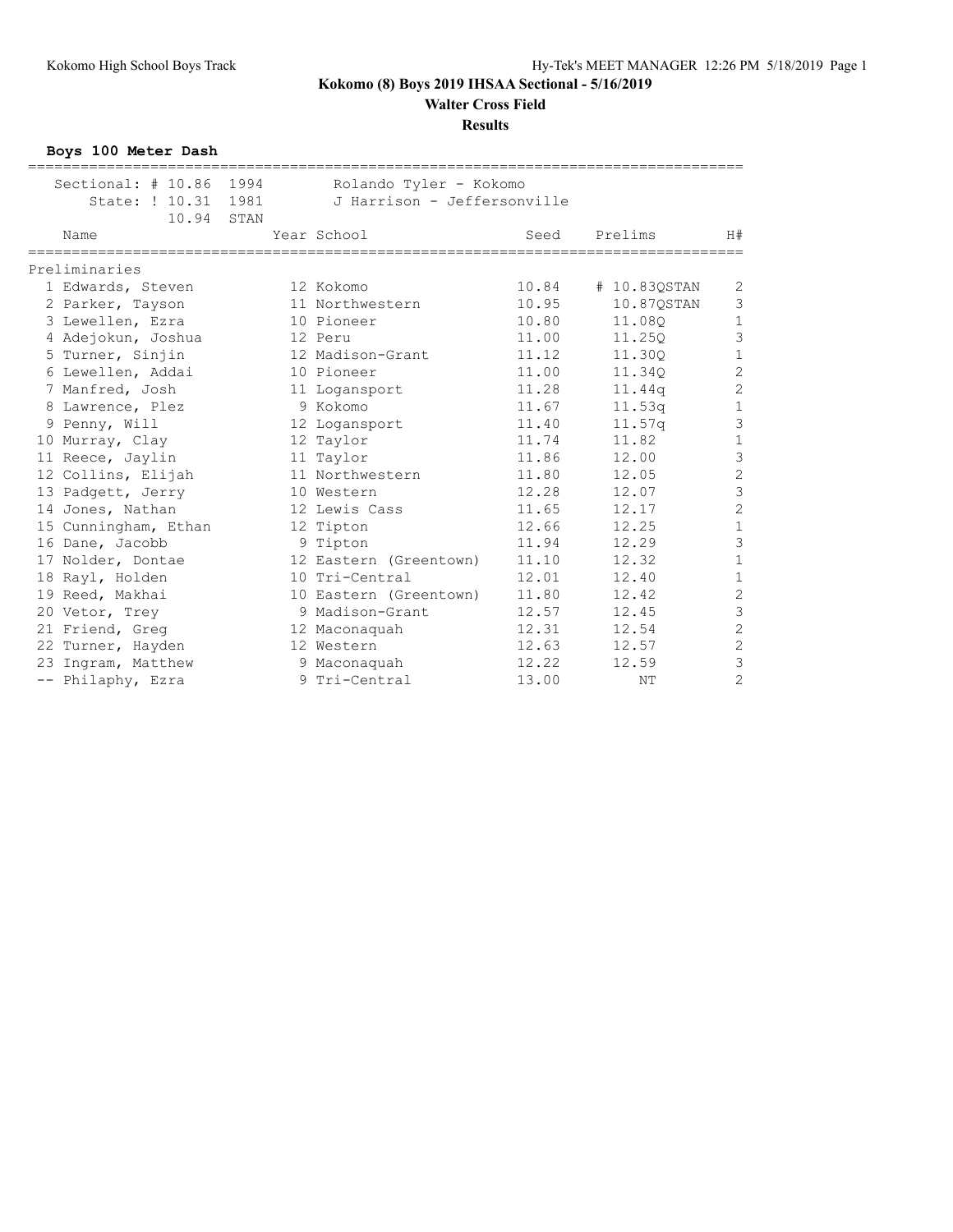# **Walter Cross Field**

### **Results**

**Boys 100 Meter Dash**

|        | Sectional: $\#$ 10.86<br>State: ! 10.31<br>10.94 | 1994<br>1981<br>STAN |                  | Rolando Tyler - Kokomo<br>J Harrison - Jeffersonville |                       |                |
|--------|--------------------------------------------------|----------------------|------------------|-------------------------------------------------------|-----------------------|----------------|
|        | Name                                             | Year School          |                  | Prelims                                               | Finals                | Points         |
| Finals |                                                  |                      |                  |                                                       |                       |                |
|        | 1 Edwards, Steven                                | 12 Kokomo            |                  | 10.83                                                 | $10.74 \text{\#STAN}$ | 10             |
|        | 2 Parker, Tayson                                 |                      | 11 Northwestern  | 10.87                                                 | 10.82#STAN            | 8              |
|        | 3 Lewellen, Ezra                                 | 10 Pioneer           |                  | 11.08                                                 | 11.07                 | 6              |
|        | 4 Adejokun, Joshua                               | 12 Peru              |                  | 11.25                                                 | 11.15                 | 5              |
|        | 5 Lewellen, Addai                                | 10 Pioneer           |                  | 11.34                                                 | 11.27                 |                |
|        | 6 Turner, Sinjin                                 |                      | 12 Madison-Grant | 11.30                                                 | 11.40                 | 3              |
|        | 7 Lawrence, Plez                                 | 9 Kokomo             |                  | 11.53                                                 | 11.47                 | $\mathfrak{D}$ |
|        | 8 Manfred, Josh                                  | 11 Logansport        |                  | 11.44                                                 | 11.50                 |                |
|        | 9 Penny, Will                                    | 12 Logansport        |                  | 11.57                                                 | 11.60                 |                |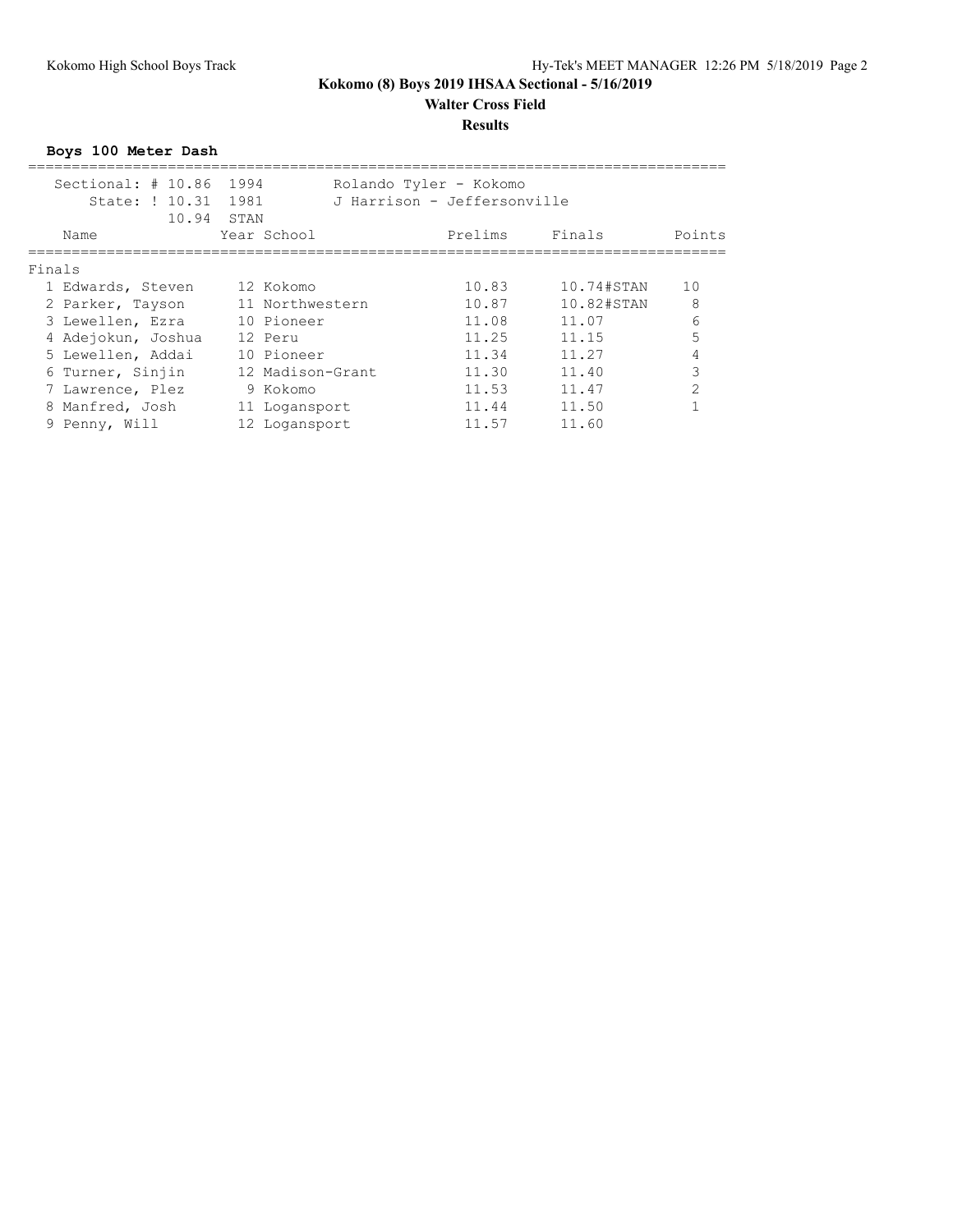**Walter Cross Field**

#### **Results**

**Boys 200 Meter Dash**

| Sectional: # 21.89 1996<br>State: ! 21.10 | 1982 | Kendall McCroy - Peru    |       |                    |                         |
|-------------------------------------------|------|--------------------------|-------|--------------------|-------------------------|
| 22.08                                     | STAN | Jeffrey Patrick-GaryRoos |       |                    |                         |
| Name                                      |      | Year School              | Seed  | Prelims            | H#                      |
| Preliminaries                             |      |                          |       |                    |                         |
| 1 Parker, Tayson                          |      | 11 Northwestern          | 21.44 | # 21.69QSTAN       | 1                       |
| 2 Turner, Sinjin                          |      | 12 Madison-Grant         | 22.09 | 22.720             | 3                       |
| 3 Grimaldo, Oscar                         |      | 12 Logansport            | 22.05 | 22.770             | $\overline{c}$          |
| 4 Lewellen, Addai                         |      | 10 Pioneer               | 22.63 | 22.830             | $\overline{c}$          |
| 5 Lewellen, Ezra                          |      | 10 Pioneer               | 22.44 | 23.060             | 3                       |
| 6 Lin, Danny                              |      | 10 Logansport            | 23.05 | 23.810             | $\mathbf{1}$            |
| 7 Thomas, Chris                           |      | 11 Kokomo                | 23.25 | 23.55q             | $\overline{c}$          |
| 8 Spencer, Dakota                         |      | 12 Eastern (Greentown)   | 23.80 | 24.06 <sub>q</sub> | 3                       |
| 9 Reece, Jaylin                           |      | 11 Taylor                | 26.94 | 24.79              | $\overline{\mathbf{3}}$ |
| 10 Turner, Hayden                         |      | 12 Western               | 25.95 | 25.09              | $\mathbf 1$             |
| 11 Stewart, Ta'Shy                        |      | 9 Kokomo                 | 24.25 | 25.19              | 3                       |
| 12 Collins, Elijah                        |      | 11 Northwestern          | 24.50 | 25.32              | $\overline{c}$          |
| 13 Sailors, Cole                          |      | 9 Peru                   | 25.00 | 25.41              | $\,1\,$                 |
| 14 Ingram, Matthew                        |      | 9 Maconaquah             | 25.34 | 25.61              | 3                       |
| 15 Cunningham, Ethan                      |      | 12 Tipton                | 26.79 | 25.64              | $\mathfrak{Z}$          |
| 16 Rayl, Holden                           |      | 10 Tri-Central           | 25.70 | 25.69              | $\overline{c}$          |
| 17 Ward, Bryce                            |      | 12 Maconaquah            | 25.02 | 25.77              | $\overline{c}$          |
| 18 Jones, Nathan                          |      | 12 Lewis Cass            | 24.98 | 26.21              | $\mathbf 1$             |
| 19 Lambert, James                         |      | 11 Taylor                | 29.34 | 26.42              | $\overline{c}$          |
| 20 Brown, Seth                            |      | 9 Lewis Cass             | 26.53 | 26.59              | $\overline{c}$          |
| 21 Philaphy, Ezra                         |      | 9 Tri-Central            | 27.50 | 28.58              | $\mathbf 1$             |
| -- Nolder, Dontae                         |      | 12 Eastern (Greentown)   | 23.20 | NΤ                 | $\mathbf{1}$            |
| -- Musselman, Jackson                     |      | 10 Madison-Grant         | 26.43 | NΤ                 | $\mathbf 1$             |
|                                           |      |                          |       |                    |                         |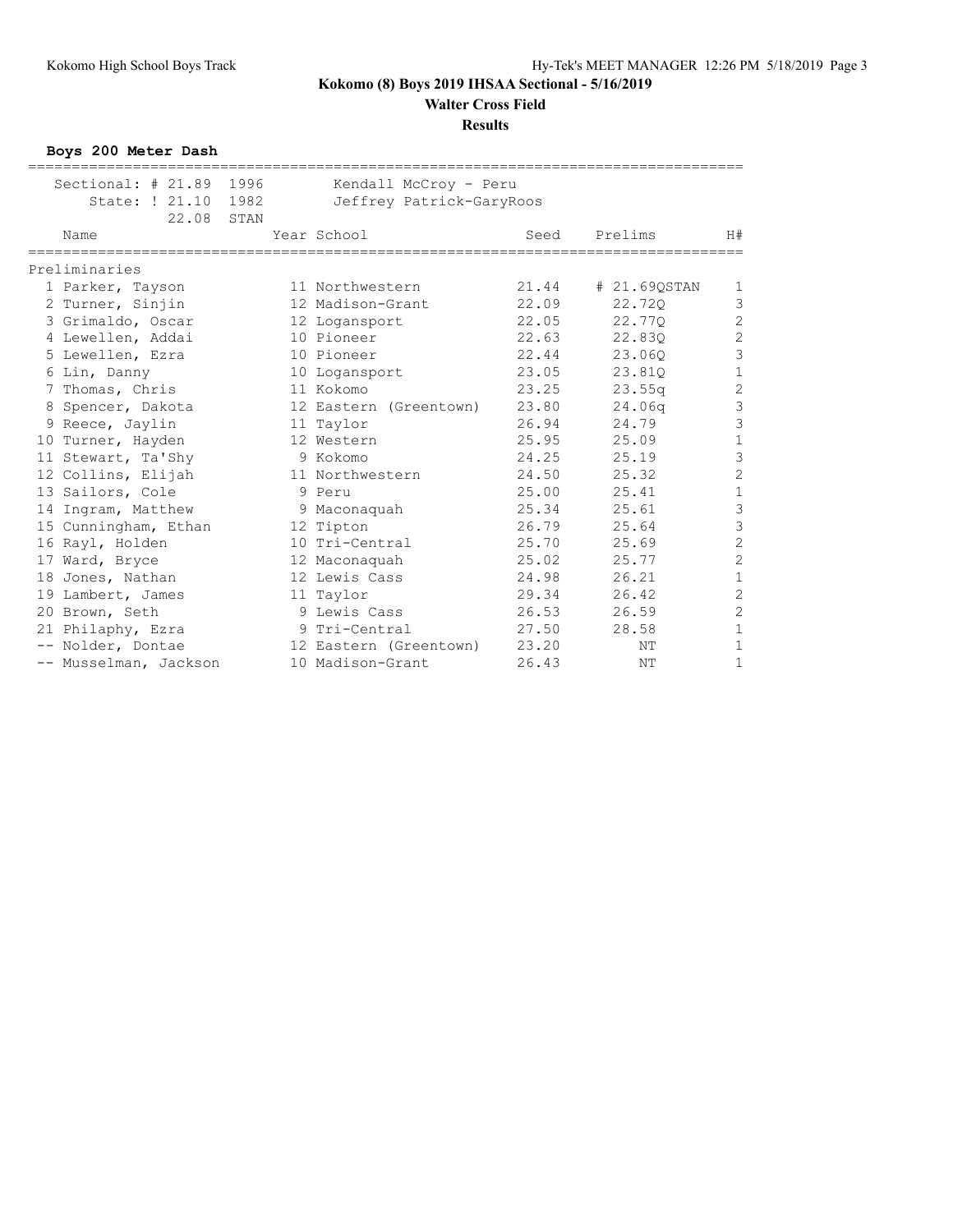# **Walter Cross Field**

## **Results**

**Boys 200 Meter Dash** ================================================================================ Sectional: # 21.89 1996 Kendall McCroy - Peru State: ! 21.10 1982 Jeffrey Patrick-GaryRoos 22.08 STAN Name Year School Prelims Finals Points ================================================================================ Finals 1 Parker, Tayson 11 Northwestern 21.69 21.73#STAN 10 2 Turner, Sinjin 12 Madison-Grant 22.72 22.64 8 3 Grimaldo, Oscar 12 Logansport 22.77 22.69 6 4 Lewellen, Ezra 10 Pioneer 23.06 22.73 5 5 Lewellen, Addai 10 Pioneer 22.83 23.29 4

6 Thomas, Chris 11 Kokomo 23.55 24.58 3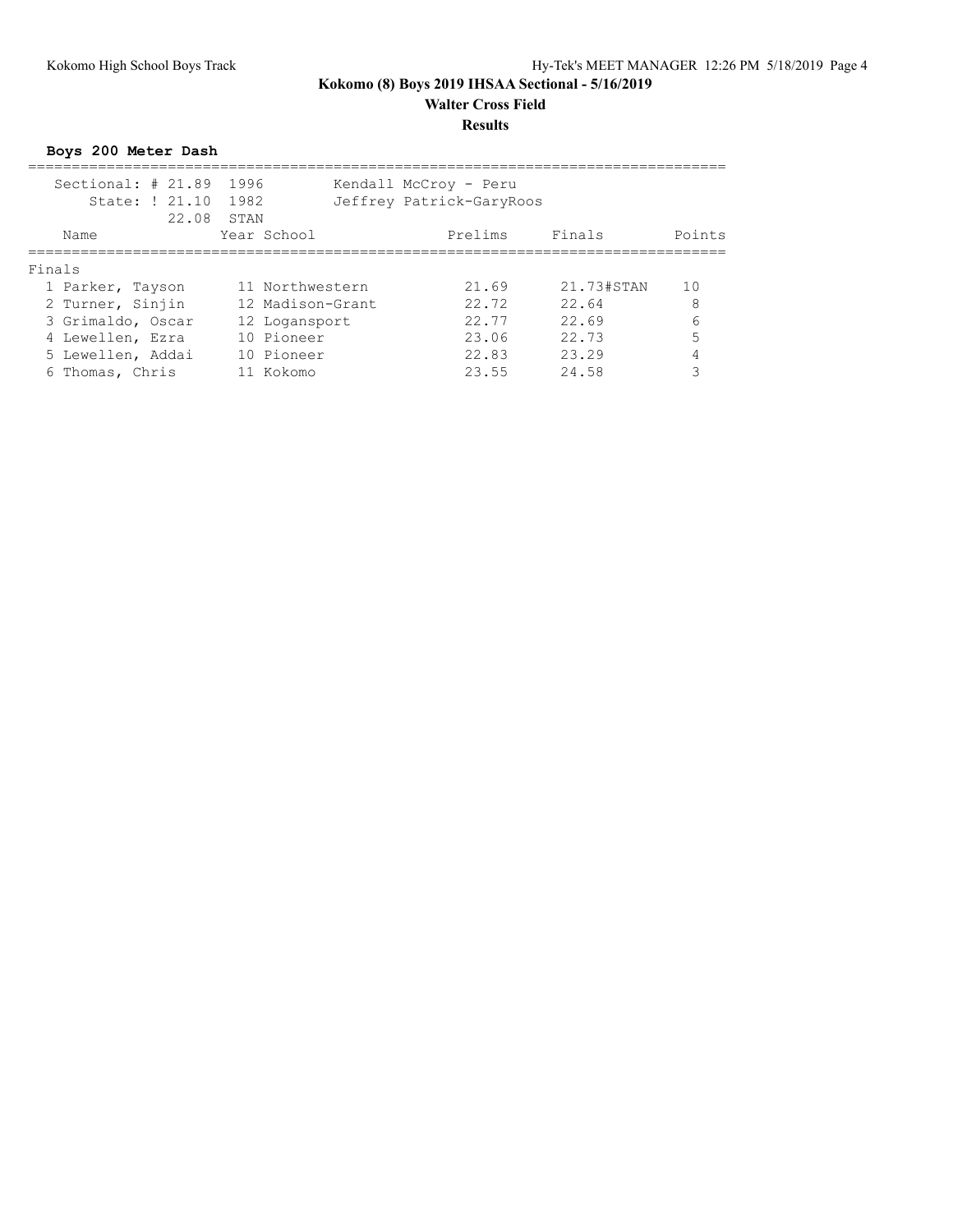## **Walter Cross Field**

#### **Results**

**Boys 400 Meter Dash**

| Sectional: $#48.98$               | 1988<br>Tony Manis - Kokomo          |                            |         |                                |
|-----------------------------------|--------------------------------------|----------------------------|---------|--------------------------------|
| State: ! 46.99 2002               |                                      | David Neville-Merrillville |         |                                |
| 49.40                             | STAN                                 |                            |         |                                |
| Name                              | Year School                          | Seed                       | Finals  | H# Points                      |
| 1 Kelly, Nolan                    | 10 Maconaquah                        | 51.71                      | 52.10   | 10<br>3                        |
| 2 Thomas, Chris                   | 11 Kokomo                            | 53.75                      | 53.01   | 8<br>3                         |
| 3 Bourff, Gus                     | 12 Northwestern                      | 53.20                      | 53.10   | 3<br>6                         |
| 4 Garro, Max                      | 10 Northwestern                      | 54.84                      | 54.30   | $\overline{2}$<br>5            |
| 5 Clairilus, Ismael 11 Logansport |                                      | 53.89                      | 54.87   | $\mathfrak{Z}$<br>4            |
| 6 Monize, Evan                    | 10 Eastern (Greentown) 53.90         |                            | 54.91   | $\mathfrak{Z}$<br>3            |
| 7 Bradshaw, Peter 9 Western       |                                      | 55.53                      | 55.05   | $\overline{c}$<br>2            |
|                                   | 8 Black, Greq 12 Eastern (Greentown) | 54.74                      | 55.79   | $\mathfrak{Z}$<br>$\mathbf{1}$ |
| 9 Shepherd, Hayden 9 Western      |                                      | 56.96                      | 56.71   | $\overline{2}$                 |
| 10 Mula, Austin                   | 11 Tipton                            | 55.94                      | 57.93   | $\overline{c}$                 |
| 11 Sailors, Cole                  | 9 Peru                               | 56.80                      | 58.52   | $\overline{c}$                 |
| 12 Cassity, Jace 9 Tri-Central    |                                      | 59.95                      | 58.54   | $\mathbf 1$                    |
| 13 Vetor, Trey 9 Madison-Grant    |                                      | 57.36                      | 58.72   | $\overline{c}$                 |
| 14 Montero, Franklin              | 11 Logansport                        | 54.82                      | 59.38   | 3                              |
| 15 Curtis, Treyden                | 10 Peru                              | 57.10                      | 1:00.02 | $\overline{2}$                 |
| 16 Mayorga, Erik                  | 10 Lewis Cass                        | 1:00.69                    | 1:00.59 | $\mathbf 1$                    |
| 17 Wright, Matthew                | 11 Pioneer                           | 1:00.00                    | 1:01.25 | $\mathbf 1$                    |
| 18 Davis, Gannon                  | 9 Lewis Cass                         | 1:01.49                    | 1:02.53 | $\mathbf{1}$                   |
| 19 Shively, Jacob 9 Tri-Central   |                                      | 1:05.20                    | 1:04.77 | $\mathbf{1}$                   |
| 20 Dooley, John                   | 10 Maconaquah                        | 59.20                      | 1:04.79 | $\overline{c}$                 |
| 21 Calloway, Camden               | 10 Tipton                            | 1:04.40                    | 1:05.20 | $\mathbf 1$                    |
| 22 Pyle, Tyler                    | 11 Taylor                            | 1:09.00                    | 1:08.22 | $\mathbf 1$                    |
| -- Montgomery, Damon              | 11 Pioneer                           | 57.31                      | DNF     | $\overline{2}$                 |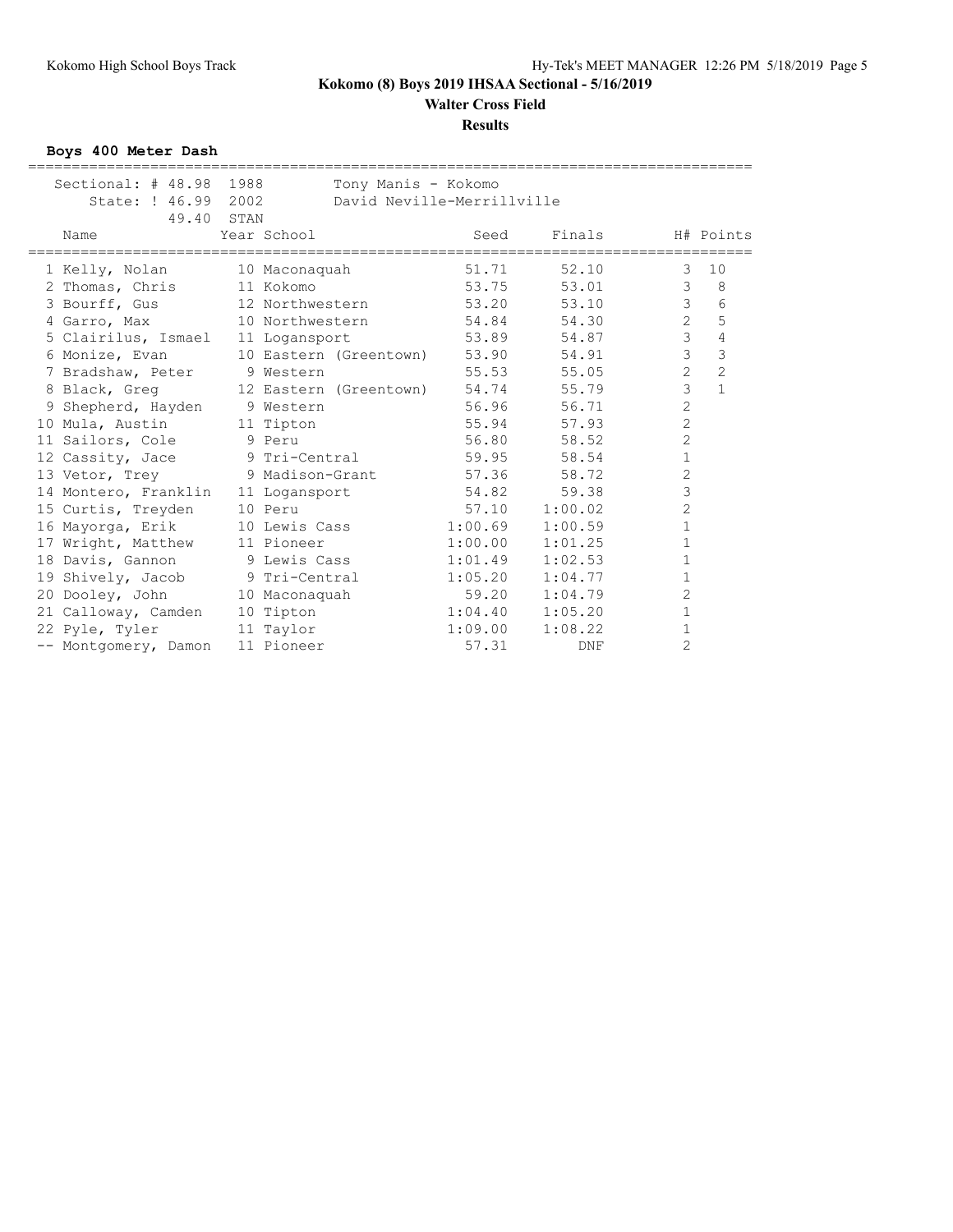# **Walter Cross Field**

#### **Results**

**Boys 800 Meter Run**

| Sectional: # 1:52.89 1988<br>State: ! 1:49.25 | 2011                                          | Alan Vandervort-Kokomo<br>Austin Mudd-Cent. Grove |         |                |                |
|-----------------------------------------------|-----------------------------------------------|---------------------------------------------------|---------|----------------|----------------|
| 1:56.32<br>Name                               | STAN<br>Year School                           | Seed                                              | Finals  |                | H# Points      |
| 1 Wallace, Julian                             | 12 Kokomo                                     | 2:01.59                                           | 2:03.62 | $\overline{2}$ | 10             |
| 2 Hagan, Chance                               | 12 Maconaquah                                 | 2:08.79                                           | 2:04.99 | $\overline{2}$ | 8              |
| 3 Scott, Bailey                               | 11 Lewis Cass                                 | 2:09.41                                           | 2:06.48 | $\overline{2}$ | 6              |
| 4 Vazquez, Eduardo                            | 12 Kokomo                                     | 2:08.00                                           | 2:08.64 | $\overline{2}$ | 5              |
|                                               | 5 Smith, Jared 11 Eastern (Greentown) 2:10.70 |                                                   | 2:09.93 | $\overline{2}$ | 4              |
| 6 Bourne, Samuel                              | 11 Maconaquah                                 | 2:09.63                                           | 2:14.42 | $\overline{2}$ | 3              |
| 7 Frutos, Neil                                | 12 Logansport                                 | 2:11.50                                           | 2:14.57 | $\overline{2}$ | $\overline{c}$ |
| 8 Kah, Poe                                    | 11 Logansport                                 | 2:15.30                                           | 2:14.97 | $\mathbf{1}$   | $\mathbf{1}$   |
| 9 Williams, Joash                             | 10 Tipton                                     | 2:15.23                                           | 2:16.02 | $\overline{2}$ |                |
| 10 Johnson, Jack                              | 12 Eastern (Greentown) 2:10.60                |                                                   | 2:16.23 | $\overline{c}$ |                |
| 11 Weideman, Wade                             | 11 Tri-Central                                | 2:15.22                                           | 2:16.37 | $\overline{c}$ |                |
| 12 Shock, Cade                                | 10 Western                                    | 2:14.79                                           | 2:18.15 | $\overline{c}$ |                |
| 13 Edison, Matthew                            | 10 Western                                    | 2:24.48                                           | 2:19.74 | $\mathbf{1}$   |                |
| 14 Lechner, Caden                             | 9 Northwestern                                | 2:23.25                                           | 2:24.46 | $\mathbf{1}$   |                |
| 15 Cearing, Tim 11 Pioneer                    |                                               | 2:25.00                                           | 2:24.86 | $\mathbf 1$    |                |
| 16 Gilbert, Dominic 9 Lewis Cass              |                                               | 2:21.46                                           | 2:26.63 | $\mathbf{1}$   |                |
| 17 Patel, Adhir                               | 12 Peru                                       | 2:14.00                                           | 2:28.50 | $\overline{c}$ |                |
| 18 Davis, Sam                                 | 11 Tri-Central                                | 2:29.00                                           | 2:28.68 | $\mathbf 1$    |                |
| 19 Correll, Mason                             | 11 Northwestern                               | 2:22.60                                           | 2:30.43 | $\mathbf 1$    |                |
| 20 Rudy, Wyatt                                | 12 Madison-Grant                              | 2:25.86                                           | 2:31.34 | $\mathbf 1$    |                |
| 21 Odom, Dillon                               | 9 Pioneer                                     | 2:45.00                                           | 2:34.42 | $\mathbf{1}$   |                |
| 22 Baranowski, Ziggy                          | 12 Tipton                                     | 2:38.99                                           | 2:41.08 | 1              |                |
| 23 Howell, Kaden                              | 10 Madison-Grant                              | 2:21.57                                           | 2:57.21 | $\mathbf{1}$   |                |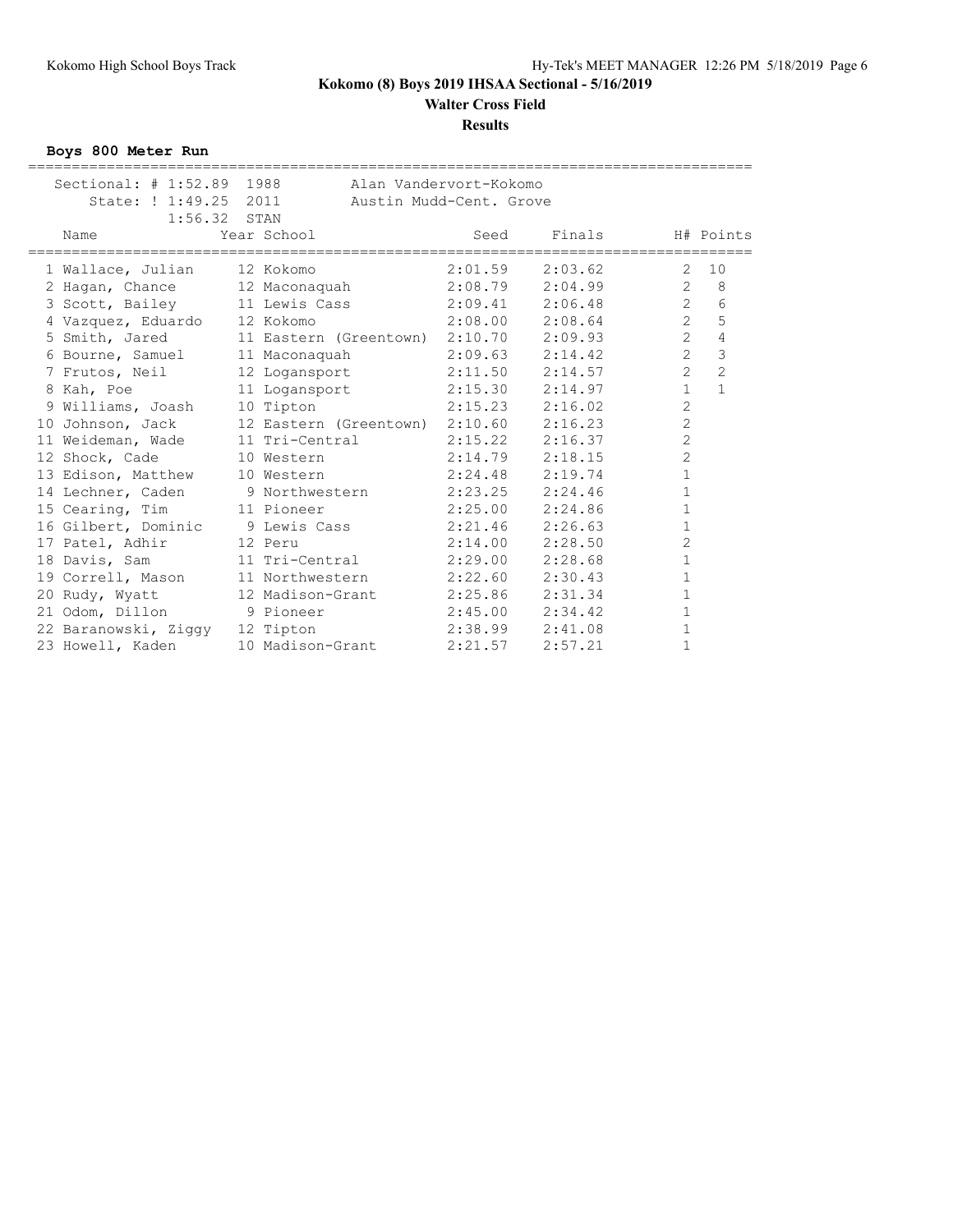**Walter Cross Field**

#### **Results**

**Boys 1600 Meter Run**

| Sectional: # 4:19.39 1982      |                                                            | Harrell - Maconaquah    |                     |                |
|--------------------------------|------------------------------------------------------------|-------------------------|---------------------|----------------|
| State: ! 4:03.00 2011          |                                                            | Austin Mudd-Cent. Grove |                     |                |
| $4:17.37$ STAN                 |                                                            |                         |                     |                |
| Name                           | Year School                                                | Seed                    | Finals              | Points         |
|                                |                                                            |                         |                     |                |
| 1 Curnutt, Brayden 10 Western  |                                                            | 4:40.92                 | 4:42.69             | 10             |
|                                | 2 Scott, Bailey 11 Lewis Cass 4:47.97 4:42.81              |                         |                     | 8              |
|                                | 3 Dawson, Christian 11 Logansport 4:44.30 4:45.47          |                         |                     | 6              |
| 4 Garner, Adam                 | 12 Peru                                                    |                         | $4:59.80$ $4:46.80$ | 5              |
|                                | 5 Richmond, Brayden 10 Eastern (Greentown) 4:54.00 4:46.95 |                         |                     | $\overline{4}$ |
| 6 Bourne, Samuel               | 11 Maconaquah                                              | $4:49.73$ $4:47.98$     |                     | $\overline{3}$ |
|                                | 7 Gilbert, Dominic 9 Lewis Cass 5:05.37 5:02.00            |                         |                     | $\overline{c}$ |
|                                | 8 Weideman, Wade 11 Tri-Central 5:10.00 5:04.23            |                         |                     | $\mathbf{1}$   |
| 9 Cline, Zachary               | 10 Western 5:14.48                                         |                         | 5:07.49             |                |
| 10 Legg, Alex                  | 10 Peru                                                    | $5:10.30$ $5:07.77$     |                     |                |
| 11 Boley, Konner               | 11 Taylor                                                  | $5:04.00$ $5:10.04$     |                     |                |
| 12 Vogl, Caleb                 | 10 Eastern (Greentown) 5:05.00                             |                         | 5:10.64             |                |
| 13 Maiben, Hayden 9 Maconaquah |                                                            | $5:15.52$ $5:12.48$     |                     |                |
| 14 Davis, Sam                  | 11 Tri-Central                                             | 5:35.00                 | 5:15.36             |                |
| 15 Ehler, Thomas               | 10 Pioneer 5:18.00                                         |                         | 5:15.81             |                |
| 16 McMahan, Michael            | 10 Logansport 5:15.30                                      |                         | 5:18.50             |                |
| 17 Kanable, Isaiah             | 9 Northwestern                                             | 5:23.70                 | 5:19.03             |                |
| 18 Elkin, Nathanael            | 11 Kokomo                                                  | 5:30.00                 | 5:29.36             |                |
| 19 Bronner, Mason              | 10 Madison-Grant 5:41.20 5:34.16                           |                         |                     |                |
| 20 Kendall, Carter             | 11 Tipton                                                  | 5:24.67                 | 5:34.56             |                |
| 21 Bath, Patrick               | 11 Northwestern 5:40.00 5:46.26                            |                         |                     |                |
|                                | 22 Alvey, Kolby 9 Madison-Grant 6:34.47                    |                         | 6:24.36             |                |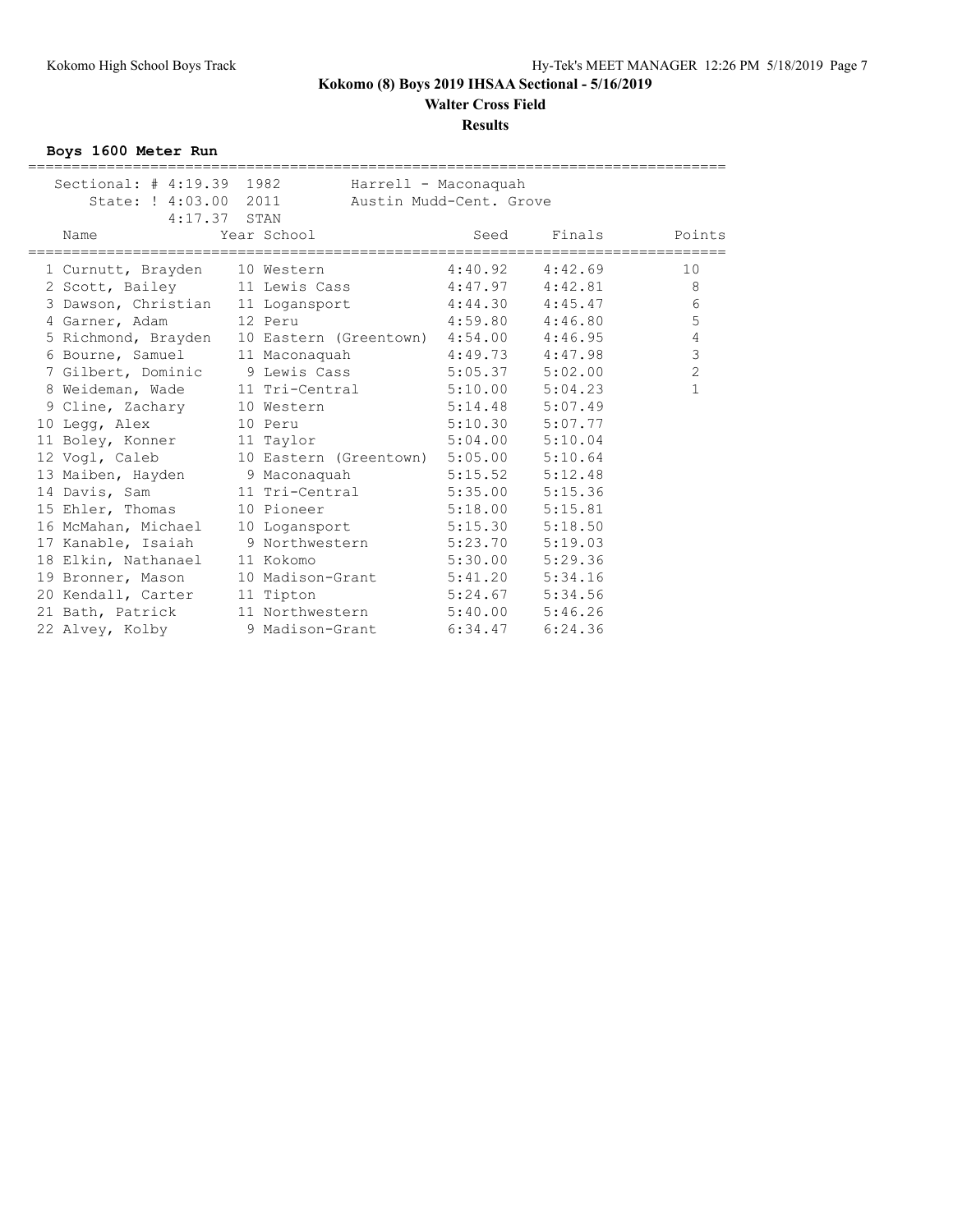**Walter Cross Field**

**Results**

## **Boys 3200 Meter Run**

|                               | For complete meet results, visit our website at              |          |          |                        |
|-------------------------------|--------------------------------------------------------------|----------|----------|------------------------|
|                               | Kokomoschools.com > Our Schools > Kokomo High School >       |          |          |                        |
|                               | Athletics > Spring Sports > Varsity Boys Track               |          |          |                        |
|                               | Sectional: # 9:22.72 1972 Gary Mumaw - Nwestern              |          |          |                        |
|                               | State: ! 8:51.15 2012 F Zienasellassie-N. Cent.              |          |          |                        |
| 9:19.38 STAN                  |                                                              |          |          |                        |
| Name                          | Year School                                                  | Seed     | Finals   | Points                 |
|                               | 1 Curnutt, Brayden 10 Western 9:59.51                        |          | 10:36.44 | ================<br>10 |
|                               | 2 Packard, Joseph 10 Western 10:34.51 10:38.59               |          |          | 8                      |
|                               | 3 Richmond, Brayden 10 Eastern (Greentown) 10:57.20 10:40.17 |          |          | 6                      |
| 4 Brack, Brody 10 Tipton      | 10:55.59                                                     |          | 11:02.79 | 5                      |
|                               | 5 Ortiz, Noe 10 Logansport 10:55.00                          |          | 11:31.81 | $\overline{4}$         |
| 6 Dawson, Christian           | 11 Logansport 10:30.80 11:34.63                              |          |          | $\mathfrak{Z}$         |
| 7 Hunt, Porter                | 12 Maconaquah 11:37.48                                       |          | 11:45.67 | $\overline{c}$         |
| 8 Ehler, Thomas               | 10 Pioneer 11:51.00                                          |          | 11:53.04 | $\mathbf{1}$           |
|                               | 9 Weeks, Timothy 9 Eastern (Greentown) 11:50.00              |          | 11:53.39 |                        |
|                               | 10 Miller, Samuel 11 Lewis Cass 12:04.28                     |          | 12:02.24 |                        |
| 11 Blong, Kamon               | 10 Peru                                                      | 11:56.00 | 12:07.76 |                        |
| 12 Cournoyer, Jace            | 11 Northwestern 12:02.67                                     |          | 12:16.82 |                        |
| 13 Jay, Carl                  | 11 Lewis Cass                                                | 11:39.42 | 12:26.14 |                        |
|                               | 14 Bockover, Corey 9 Maconaquah 12:59.17                     |          | 12:53.40 |                        |
| 15 Elkin, Nathanael 11 Kokomo |                                                              | 12:00.00 | 12:57.41 |                        |
| 16 Byrd, Cole                 | 10 Tri-Central 13:14.00                                      |          | 13:24.89 |                        |
| -- Myers, Jacob               | 12 Northwestern 11:04.00                                     |          | DNF      |                        |
| -- Parker, Isaiah             | 11 Tipton                                                    | 11:37.06 | DNF      |                        |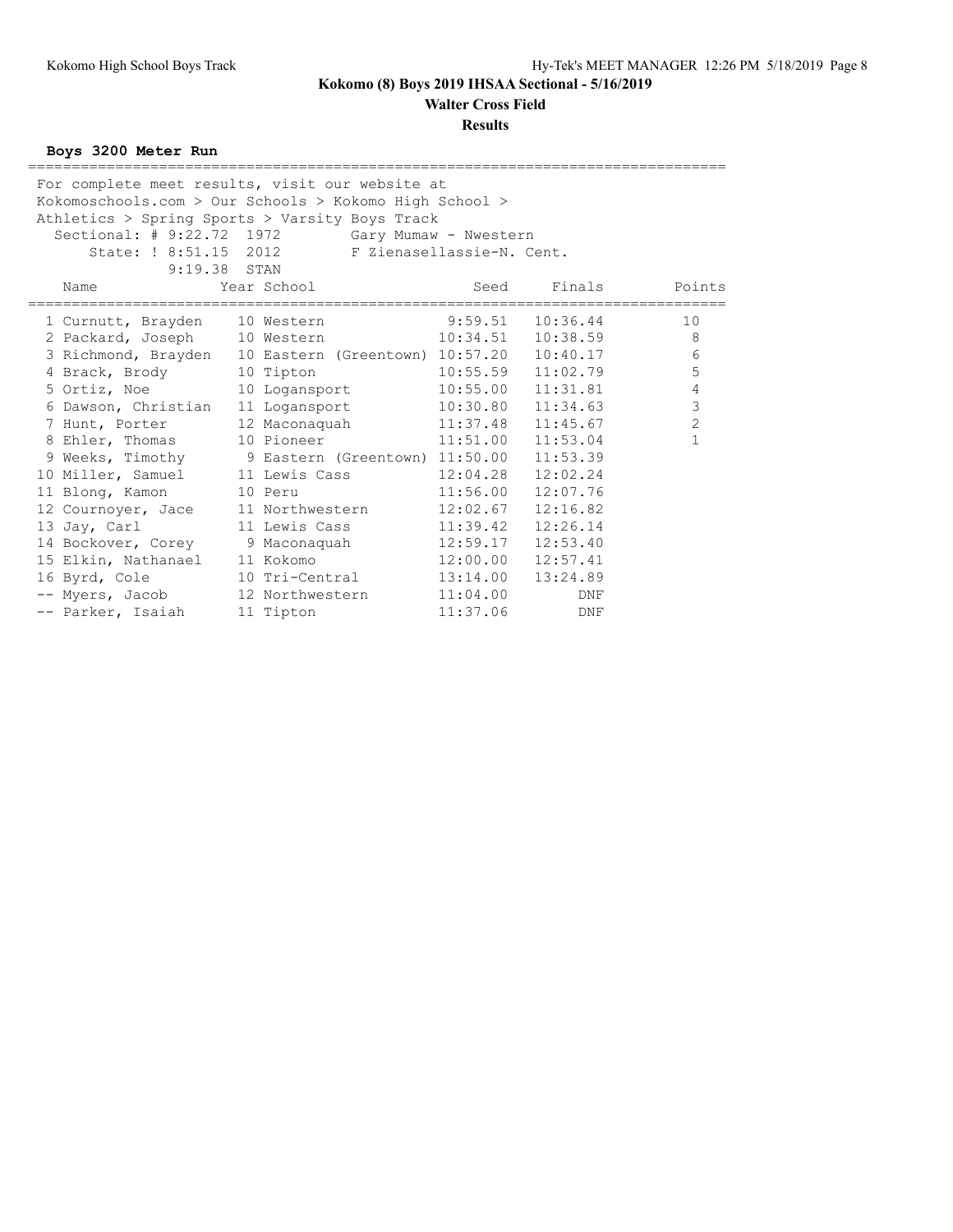**Walter Cross Field**

### **Results**

**Boys 110 Meter Hurdles**

| Sectional: $\#$ 14.60 | Toye '51, Barber '66 KHS  |       |                    |                |
|-----------------------|---------------------------|-------|--------------------|----------------|
| State: ! 13.40 1976   | Jerry Hill - Aresnel Tech |       |                    |                |
| 14.65 STAN            |                           |       |                    |                |
| Name                  | Year School               | Seed  | Prelims            | H#             |
|                       |                           |       |                    |                |
| Preliminaries         |                           |       |                    |                |
| 1 Armstrong, Quincy   | 11 Kokomo                 |       | 14.56 # 14.56QSTAN | 1              |
| 2 Mersch, Brenton     | 11 Pioneer                | 15.87 | 16.420             | 3              |
| 3 Leap, Nathan        | 10 Tipton                 | 16.84 | 17.130             | $\overline{c}$ |
| 4 Stranahan, Noah     | 11 Western                | 16.88 | 16.580             | $\overline{1}$ |
| 5 Spencer, Dakota     | 12 Eastern (Greentown)    | 16.50 | 17.01Q             | 3              |
| 6 Spohn, Greysen      | 11 Peru                   | 15.70 | 17.290             | $\overline{c}$ |
| 7 Barron, Bryce       | 11 Logansport             | 17.73 | 16.68q             | $\mathbf 1$    |
| 8 Elkin, Isaac        | 9 Kokomo                  | 17.00 | 17.44q             | $\overline{3}$ |
| 9 Harrell, Mitchell   | 12 Northwestern           | 17.70 | 17.49              | 3              |
| 10 Gaier, Caden       | 9 Northwestern            | 18.00 | 18.22              | $1\,$          |
| 11 Teegardin, Bryant  | 10 Maconaquah             | 18.15 | 18.47              | $\mathbf{1}$   |
| 12 Rodas, Jon         | 11 Logansport             | 18.22 | 18.48              | $\overline{c}$ |
| 13 Marshall, Wyatt    | 10 Pioneer                | 17.85 | 18.85              | $\overline{c}$ |
| 14 Smith, Hayden      | 10 Eastern (Greentown)    | 19.12 | 18.86              | $\overline{c}$ |
| 15 Hagen, Bryce       | 11 Lewis Cass             | 21.20 | 20.57              |                |
| 16 Patel, Jill        | 10 Taylor                 | 24.94 | 20.70              |                |
|                       |                           |       |                    |                |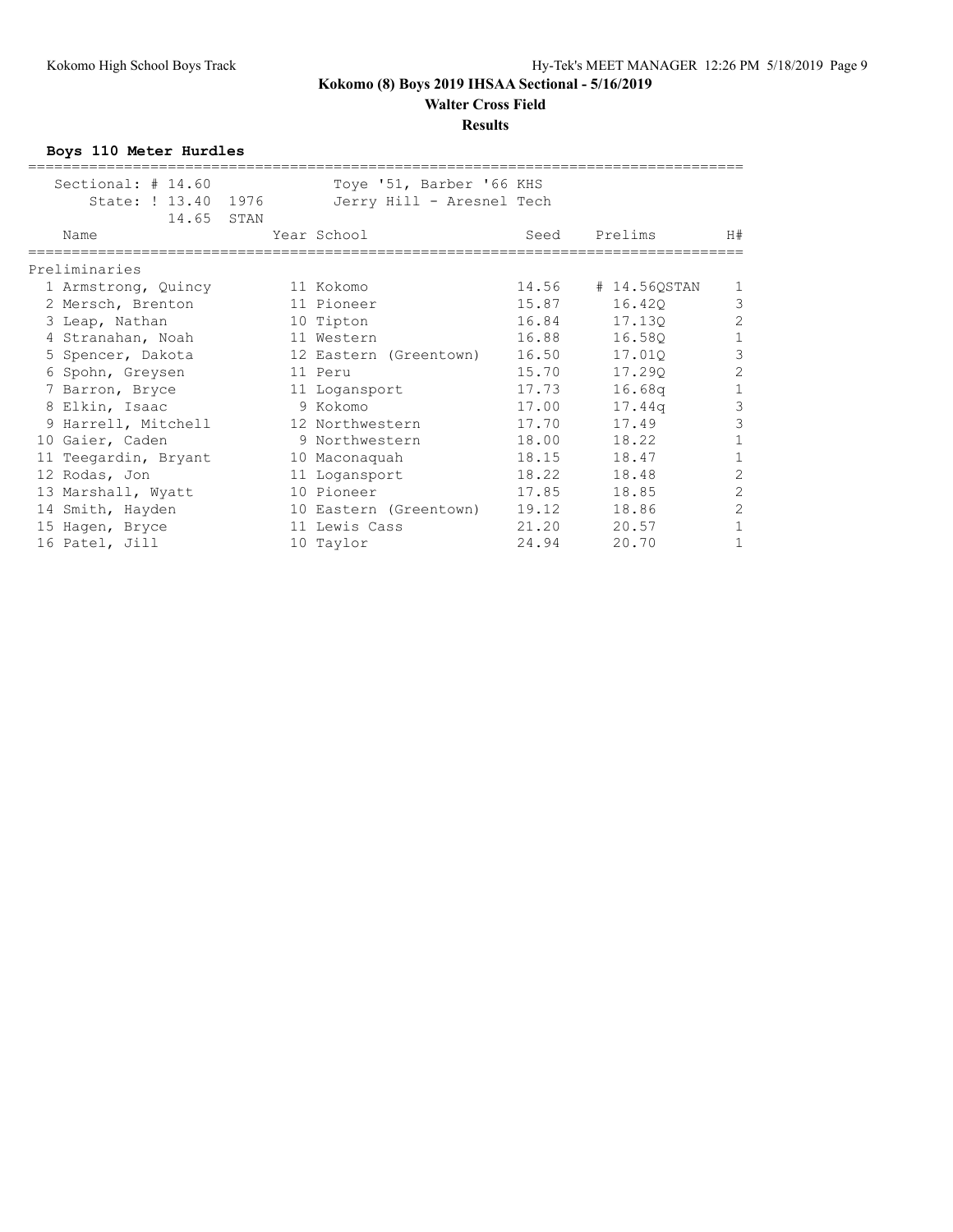#### **Results**

**Boys 110 Meter Hurdles**

|        | Sectional: $# 14.60$<br>State: ! 13.40 1976<br>14.65 STAN |               | Toye '51, Barber '66 KHS<br>Jerry Hill - Aresnel Tech |         |            |        |
|--------|-----------------------------------------------------------|---------------|-------------------------------------------------------|---------|------------|--------|
|        | Name                                                      | Year School   |                                                       | Prelims | Finals     | Points |
| Finals |                                                           |               |                                                       |         |            |        |
|        | 1 Armstrong, Quincy                                       | 11 Kokomo     |                                                       | 14.56   | 14.53#STAN | 10     |
|        | 2 Mersch, Brenton                                         | 11 Pioneer    |                                                       | 16.42   | 15.43      | 8      |
|        | 3 Spohn, Greysen                                          | 11 Peru       |                                                       | 17.29   | 15.68      | 6      |
|        | 4 Stranahan, Noah                                         | 11 Western    |                                                       | 16.58   | 16.49      | 5      |
|        | 5 Spencer, Dakota                                         |               | 12 Eastern (Greentown)                                | 17.01   | 16.90      |        |
|        | 6 Leap, Nathan                                            | 10 Tipton     |                                                       | 17.13   | 17.12      | ς      |
|        | 7 Barron, Bryce                                           | 11 Logansport |                                                       | 16.68   | 17.17      | っ      |
|        | 8 Elkin, Isaac                                            | 9 Kokomo      |                                                       | 17.44   | 17.40      |        |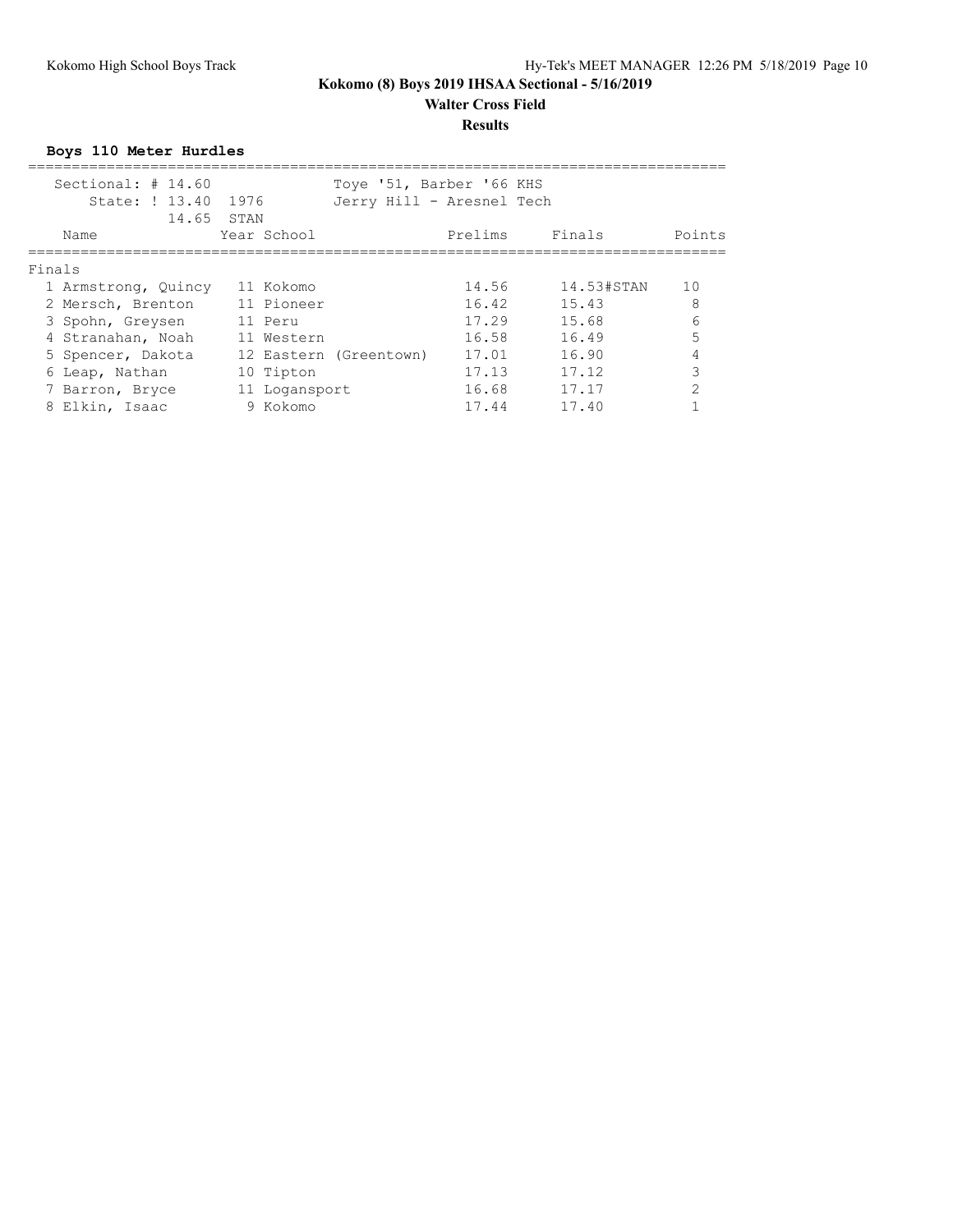#### **Results**

**Boys 300 Meter Hurdles**

| Sectional: $# 38.05$                | 2018 | Quincy Armstrong - Kok       |       |            |                |                |
|-------------------------------------|------|------------------------------|-------|------------|----------------|----------------|
| State: ! 36.26 2007                 |      | Bryce Brown-Evans Harr       |       |            |                |                |
| 39.01 STAN                          |      |                              |       |            |                |                |
| Name                                |      | Year School                  | Seed  | Finals     |                | H# Points      |
|                                     |      |                              |       |            |                |                |
| 1 Armstrong, Quincy 11 Kokomo       |      |                              | 37.68 | 38.84 STAN | 3              | 10             |
| 2 Grimaldo, Oscar 12 Logansport     |      |                              | 40.56 | 41.11      | 3              | 8              |
| 3 Mersch, Brenton 11 Pioneer        |      |                              | 41.84 | 42.11      | 3              | 6              |
| 4 Harrell, Mitchell 12 Northwestern |      |                              | 43.70 | 44.42      | 3              | 5              |
| 5 Forrest, Torion' J                |      | 12 Peru                      | 41.00 | 44.93      | $\mathcal{E}$  | 4              |
| 6 Serrano Soliz, Oct                |      | 12 Kokomo                    | 45.00 | 45.51      | $\overline{2}$ | 3              |
| 7 Rodas, Jon                        |      | 11 Logansport                | 45.42 | 45.56      | $\overline{2}$ | $\overline{c}$ |
| 8 Bullock, Zach                     |      | 12 Maconaquah                | 43.89 | 45.78      | 3              | $\mathbf{1}$   |
| 9 Rathbun, Taylor 9 Western         |      |                              | 46.30 | 45.93      | $\overline{c}$ |                |
| 10 Teegardin, Bryant                |      | 10 Maconaquah                | 45.61 | 46.26      | 2              |                |
| 11 Smith, Hayden                    |      | 10 Eastern (Greentown) 46.48 |       | 46.29      | 2              |                |
| 12 Marshall, Wyatt                  |      | 10 Pioneer                   | 47.25 | 47.92      | $\mathbf 1$    |                |
| 13 Stranahan, Noah                  |      | 11 Western                   | 46.81 | 48.86      | 2              |                |
| 14 Haney, Macaleb                   |      | 9 Madison-Grant              | 48.24 | 50.12      | $\mathbf 1$    |                |
| 15 Gaier, Caden                     |      | 9 Northwestern               | 47.00 | 51.16      | 2              |                |
| 16 Hagen, Bryce 11 Lewis Cass       |      |                              | 56.06 | 51.77      | 1              |                |
| 17 Lambert, James                   |      | 11 Taylor                    | 51.10 | 52.72      | 1              |                |
| 18 Kendall, Carter                  |      | 11 Tipton                    | 48.64 | 53.19      | 1              |                |
| 19 Patel, Jill                      |      | 10 Taylor                    | 55.24 | 55.11      | 1              |                |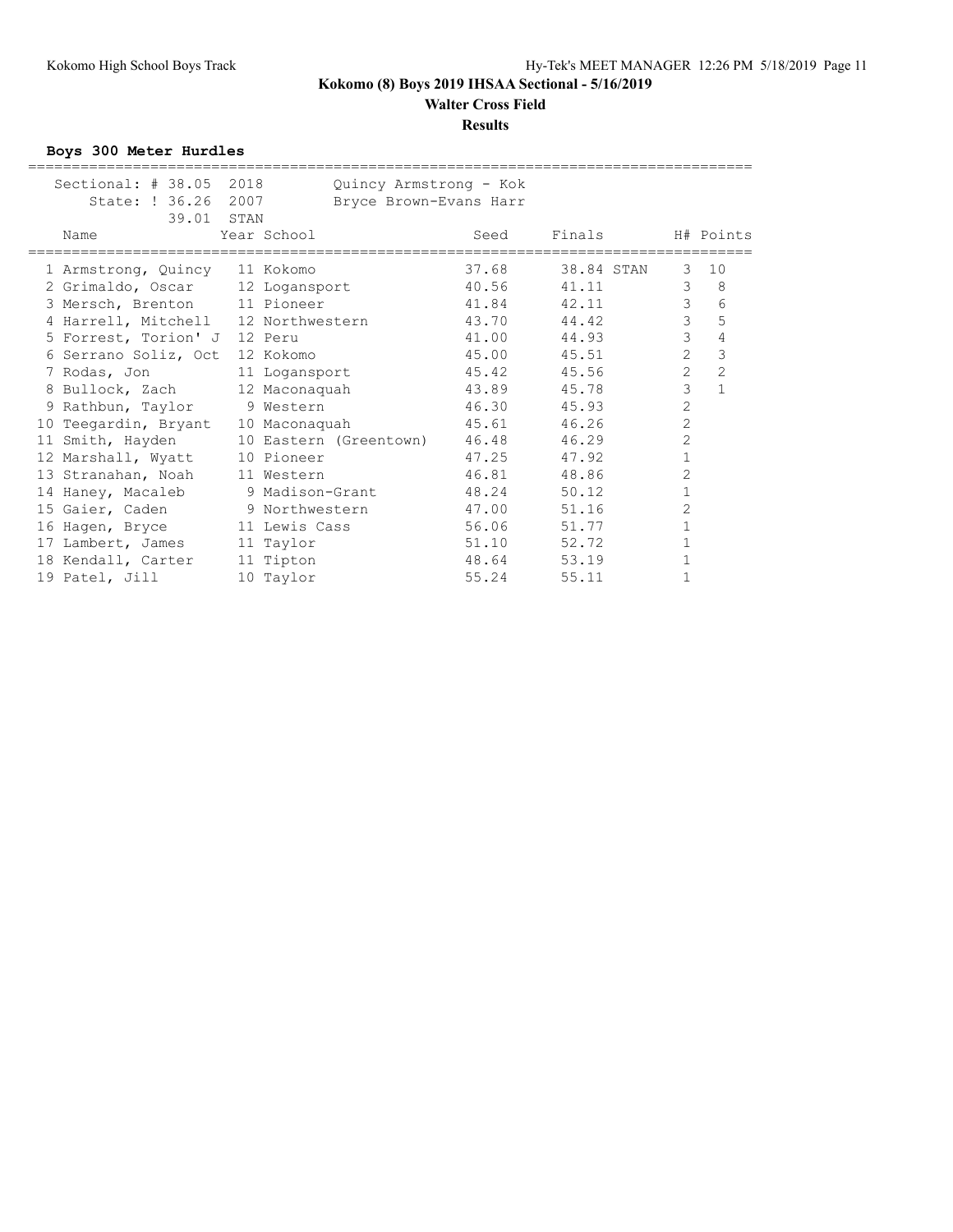**Walter Cross Field**

**Results**

#### **Boys 4x100 Meter Relay**

=================================================================================== For complete meet results, visit our website at Kokomoschools.com > Our Schools > Kokomo High School > Athletics > Spring Sports > Varsity Boys Track Sectional: # 42.81 1996 Kokomo State: ! 41.02 1982 Gary Roosevelt D Young, J Patrick, G Moore, A Price 42.54 STAN School School Seed Finals H# Points =================================================================================== 1 Kokomo 43.78 43.45 2 10 1) Thomas, Chris 11 2) Wainscott, Noa 10 3) Nash, Andre 12 4) Edwards, Steven 12 5) Lawrence, Plez 9 6) Armstrong, Quincy 11 7) Smiley, Malakai 11 8) Stewart, Ta'Shy 9 2 Logansport 44.12 43.60 2 8 1) Penny, Will 12 2) Lin, Danny 10 3) Grimaldo, Oscar 12 (and All Manfred, Josh 11 5) Rodas, Jon 11 6) Flores, Manuel 11 7) Barron, Bryce 11 8) Remitar, John 11 3 Northwestern 44.00 43.94 2 6 1) Collins, Elijah 11 2) Kinney, Ethan 11 3) O'Neal, Austin 11 (4) Parker, Tayson 11 5) Conyers, A'Marion 9 (6) Bilkey, Jack 11 7) Berry, Kyen 11 8) Bradley, Shanden 9 4 Peru 2 5 1) Scarlett, Dakota 10 2) Smith, Ryan 11 3) Spohn, Greysen 11 4) Forrest, Torion' Ja 12 5) Fuller, DJ 12 6) Adejokun, Joshua 12 5 Pioneer 45.03 44.79 2 4 1) Lewellen, Ezra 10 2) Mersch, Brenton 11 3) Montgomery, Damon 11 4) Lewellen, Addai 10 5) Marshall, Wyatt 10 6) -- Eastern (Greentown) 46.20 NT 2 1) Hannah, Jaeden 10 2) Spencer, Dakota 12 3) Reed, Makhai 10 4) Black, Greg 12 5) Nolder, Dontae 12 (6) Cooper, Jake 11 7) Downing, Zane 10 8)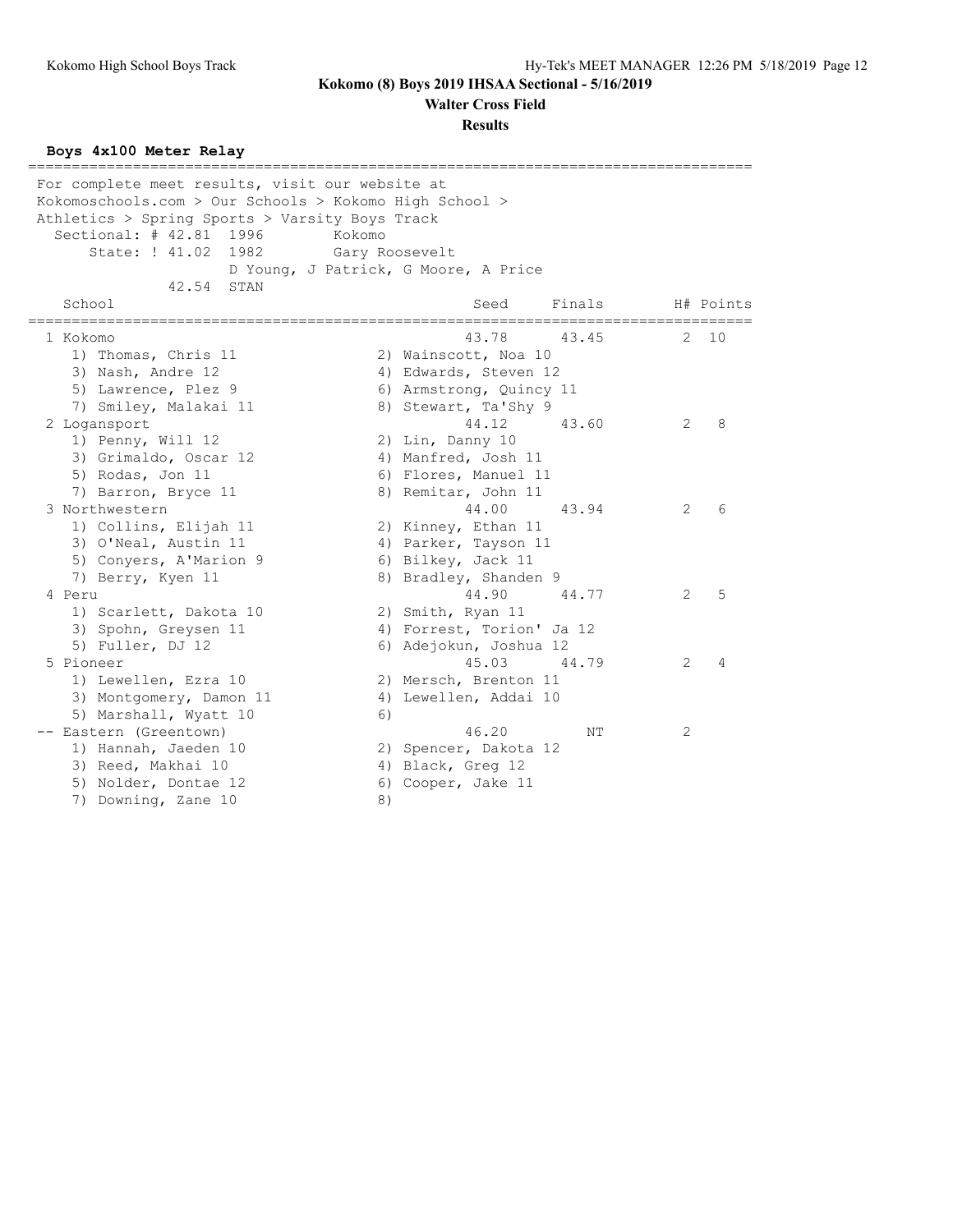**Walter Cross Field**

#### **Results**

**Boys 4x400 Meter Relay**

| Sectional: $\#$ 3:21.20<br>1983          | Marion                                        |              |
|------------------------------------------|-----------------------------------------------|--------------|
| State: ! 3:13.66                         | 1980 Gary West Side                           |              |
|                                          | K Carter, C Peterson, W Monogan, S Burnett    |              |
| 3:20.44<br>STAN<br>School                | Seed<br>Finals<br>H# Points                   |              |
|                                          | ==================================            |              |
| 1 Kokomo                                 | 3:28.86<br>3:27.81<br>2                       | 10           |
| 1) Vazquez, Eduardo 12                   | 2) Wallace, Julian 12                         |              |
| 3) Wainscott, Noa 10                     | 4) Thomas, Chris 11                           |              |
| 5) Armstrong, Quincy 11                  | 6) Nash, Andre 12                             |              |
| 2 Eastern (Greentown)                    | 3:40.00<br>3:35.82<br>2                       | 8            |
| 1) Hannah, Jaeden 10                     | 2) Black, Greg 12                             |              |
| 3) Monize, Evan 10<br>5) Smith, Jared 11 | 4) Johnson, Jack 12<br>6) Arthur, Brody 9     |              |
| 7) Snyder, Seth 12                       | 8)                                            |              |
| 3 Northwestern                           | 3:35.84<br>2<br>3:44.55                       | 6            |
| 1) Jozwiak, Nicholas 12                  | 2) Harrell, Mitchell 12                       |              |
| 3) Conyers, A'Marion 9                   | 4) Bourff, Gus 12                             |              |
| 5) Harrell, Mason 10                     | 6) Mohr, Hunter 10                            |              |
| 7) Garro, Max 10                         | 8) Lake, Tyler 9                              |              |
| 4 Peru                                   | 3:38.00<br>3:36.75<br>2                       | 5            |
| 1) Smith, Ryan 11                        | 2) Garner, Adam 12                            |              |
| 3) Forrest, Torion' Ja 12                | 4) Scarlett, Dakota 10                        |              |
| 5 Maconaquah                             | 3:40.90<br>3:38.12<br>2                       | 4            |
| 1) Kelly, Nolan 10                       | 2) Nice, Aaron 11                             |              |
| 3) Hagan, Chance 12                      | 4) Bullock, Zach 12                           |              |
| 5) Dooley, John 10                       | 6) Bourne, Samuel 11                          |              |
| 7) Walton, Bryson 9                      | 8) Middlekauff, Corbin 10                     |              |
| 6 Logansport                             | 3:40.10<br>3:38.36<br>2                       | 3            |
| 1) Montero, Franklin 11                  | 2) Rodas, Jon 11                              |              |
| 3) Zarate, Dario 10                      | 4) Dawson, Christian 11                       |              |
| 5) Clairilus, Ismael 11                  | 6) Frutos, Neil 12                            |              |
| 7) Grimaldo, Oscar 12                    | 8) Dexter, Sam 10                             |              |
| 7 Western                                | $3:48.10$ $3:54.96$<br>2                      | 2            |
| 1) Bauer, Dominic 11                     | 2) Kretz, Evan 9                              |              |
| 3) Shepherd, Hayden 9                    | 4) Shelton, Blake 9                           |              |
| 5) Stranahan, Noah 11                    | 6) Bradshaw, Peter 9                          |              |
| 8 Tri-Central                            | 4:02.00<br>4:00.93<br>1                       | $\mathbf{1}$ |
| 1) Marmolejo, Miguel 10                  | 2) Cassity, Jace 9                            |              |
| 3) Davis, Sam 11                         | 4) Weideman, Wade 11                          |              |
| 5) Shively, Jacob 9                      | 6)                                            |              |
| 9 Lewis Cass                             | 4:01.96<br>4:07.69<br>1                       |              |
| 1) Trusty, Roland 12                     | 2) Gilbert, Dominic 9                         |              |
| 3) Hardy, Erick 9                        | 4) Mayorga, Erik 10                           |              |
| 5) Scott, Bailey 11<br>10 Tipton         | 6) Davis, Gannon 9<br>3:59.75<br>4:10.08<br>1 |              |
| 1) Kendall, Carter 11                    | 2) Williams, Joash 10                         |              |
| 3) Brack, Brody 10                       | 4) Dane, Jacobb 9                             |              |
| 5) Parker, Isaiah 11                     | 6) Mula, Austin 11                            |              |
| 7) Calloway, Camden 10                   | 8)                                            |              |
| 11 Pioneer                               | 4:31.00<br>4:28.38<br>1                       |              |
| 1) Cearing, Tim 11                       | 2) Odom, Dillon 9                             |              |
| 3) Phillips, Caleb 12                    | 4) Montgomery, Damon 11                       |              |
| 5) Wright, Matthew 11                    | 6)                                            |              |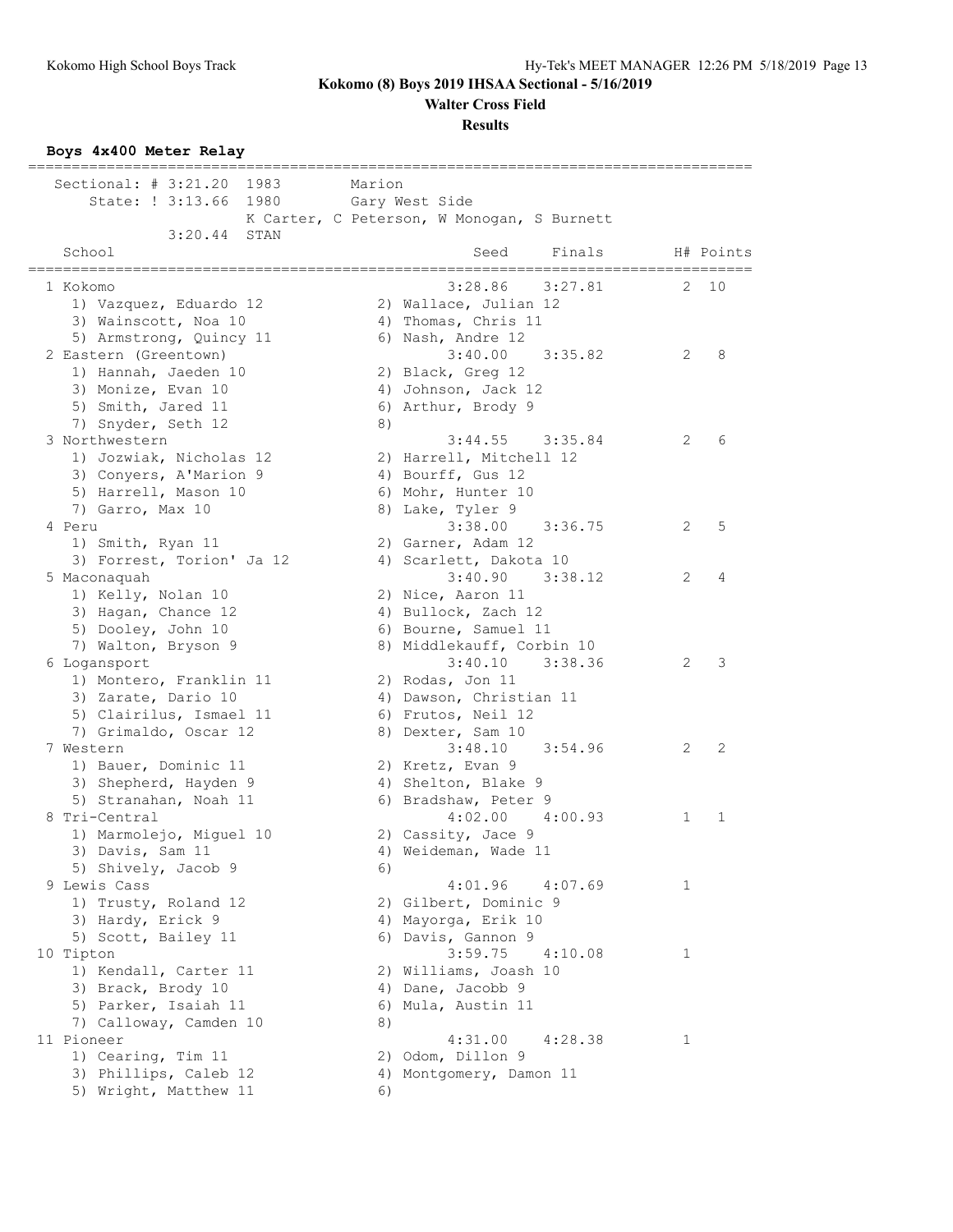**Walter Cross Field**

**Results**

#### **Boys 4x800 Meter Relay**

================================================================================ For complete meet results, visit our website at Kokomoschools.com > Our Schools > Kokomo High School > Athletics > Spring Sports > Varsity Boys Track Sectional: # 8:09.43 2010 Eastern Gibson, Clark, Padfield, Martin State: ! 7:38.62 2011 Lawrence Central A Turner, C Claflin, M Steele, M Dorsey 7:53.43 STAN School Seed Finals Points ================================================================================ 1 Kokomo 8:33.17 8:32.31 10 1) Vazquez, Eduardo 12 2) Stoltzfus, Bryan 10 3) Roberts, Ashton 9 4) Wallace, Julian 12 5) Elkin, Nathanael 11 (6) Fuentes, Elias 11 2 Maconaquah 8:45.93 8:33.73 8 1) Bourne, Samuel 11 and 2) Maiben, Hayden 9 3) Kelly, Nolan 10 4) Hagan, Chance 12 5) Myers, Nathanael 9 6) Law, Kaden 9 7) Nice, Aaron 11 8) 3 Eastern (Greentown) 8:44.00 8:47.95 6 1) Smith, Jared 11 2) Monize, Drew 10 3) Vandeventer, Gavin 11 (4) Johnson, Jack 12 5) Yoder, Taylor 12 (6) Richmond, Brayden 10 7) Weeks, Timothy 9 8) Stout, Lucas 10 4 Western 9:01.63 9:09.97 5 1) Rathbun, Taylor 9 2) Packard, Joseph 10 3) Shepherd, Hayden 9 4) Curnutt, Brayden 10 5) Edison, Matthew 10 6) Cline, Zachary 10 7) Bradshaw, Peter 9 8) Shock, Cade 10 5 Logansport 9:21.09 9:20.26 4 1) Dawson, Christian 11 2) McMahan, Michael 10 3) Kah, Poe 11 (4) Frutos, Neil 12 5) Barba, Alejandro 11 (6) Snoeberger, Ian 9 7) Key, Braxton 9 8) Tomas-Sanchez, Angel 9 6 Tipton 9:14.50 9:22.48 3 1) Williams, Joash 10 2) Brack, Brody 10 3) Parker, Isaiah 11 4) Mula, Austin 11 5) Kendall, Carter 11 6) Baranowski, Ziggy 12 7) Adams, Chris 9 8) Calloway, Camden 10 7 Peru 9:30.60 9:28.07 2 1) Shaffer, Conner 9 2) Patel, Monil 9 3) Blong, Kamon 10 4) Patel, Adhir 12 5) Bockover, Brayden 10 6) 8 Northwestern 9:39.27 9:45.35 1 1) Correll, Mason 11 2) Cournoyer, Jace 11 3) Lechner, Caden 9 19 10 4) Kanable, Isaiah 9 5) Myers, Jacob 12 6) Myers, Garrett 9 7) Bath, Patrick 11 and 8) Strawmyer, Hunter 11 9 Madison-Grant 10:10.44 10:55.26 1) Rudy, Wyatt 12 2) DeDecker, Gavin 10 3) Hasty-Thompson, Bradley 10 4) Barton, Lucas 10 5) McGibbon, Grant 9 6) Frye, Steven 12 7) Bronner, Mason 10 8)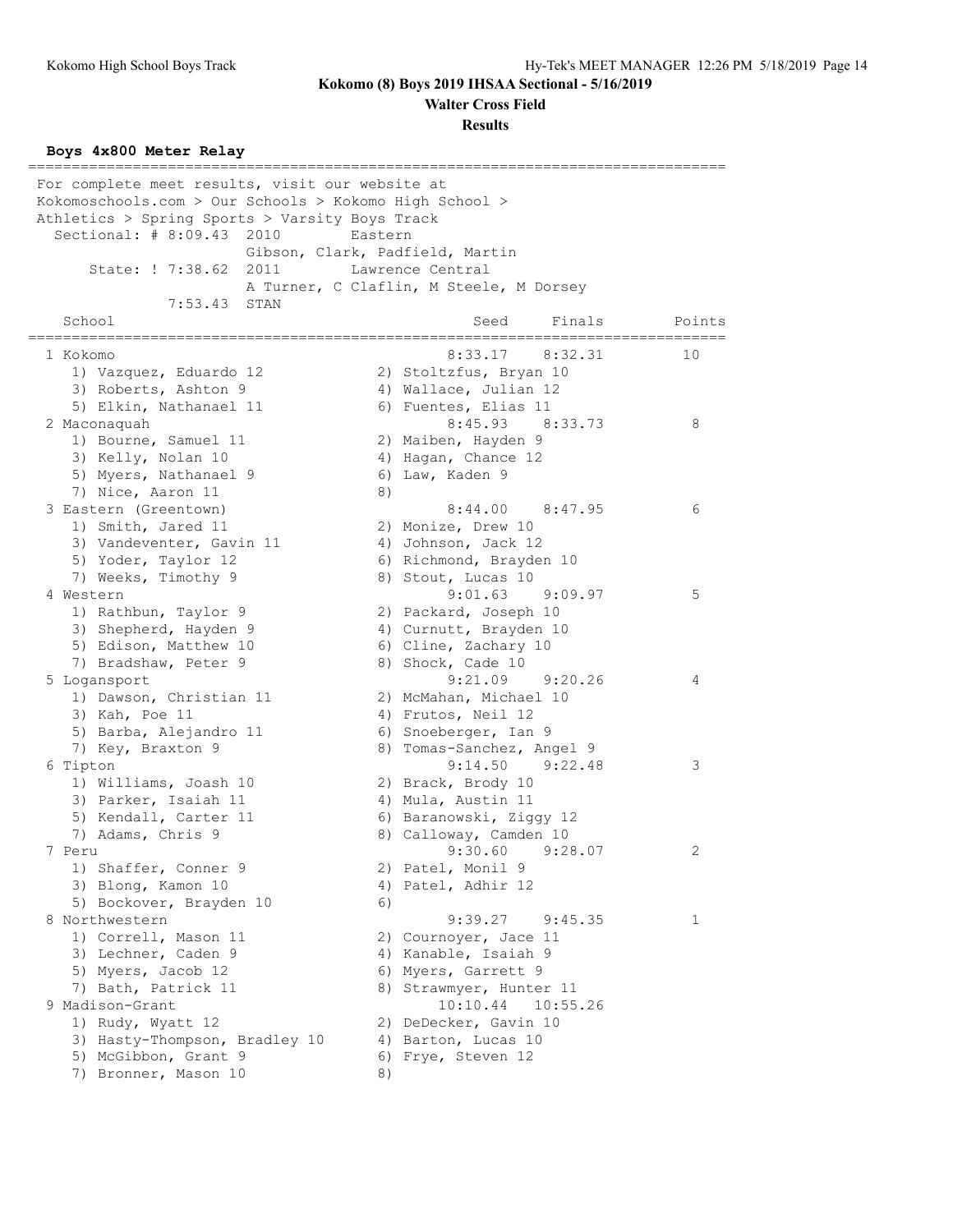#### **Results**

**Boys High Jump**

|    | Sectional: $\#$ 6-09         | 1996 | Andy Leininger - Cass          |             |                         |                              |  |
|----|------------------------------|------|--------------------------------|-------------|-------------------------|------------------------------|--|
|    | State: ! 7-04                | 2018 | Nate Patterson - Plymouth      |             |                         |                              |  |
|    | $6 - 04.50$                  | STAN |                                |             |                         |                              |  |
|    | Name                         |      | Year School                    | Seed        | Finals                  | H# Points                    |  |
|    |                              |      |                                |             |                         |                              |  |
|    | 1 Middlekauff, Corbi         |      | 10 Maconaquah                  | $6 - 01.00$ | $6 - 00.00$             | $\mathbf{2}$<br>10           |  |
|    | 2 Stoker, Luke               |      | 12 Tipton                      | 6-03.00     | $5 - 10.00$             | $\overline{2}$<br>8          |  |
|    | 3 Nolder, Dontae             |      | 12 Eastern (Greentown) 6-05.00 |             | $J5 - 10.00$            | $\mathbf{1}$<br>6            |  |
|    | 4 Mersch, Brenton 11 Pioneer |      |                                | 6-00.00     | $J5 - 10.00$            | $\overline{2}$<br>5          |  |
|    | 5 Conyers, A'Marion          |      | 9 Northwestern                 | 5-10.00     | $5 - 08.00$             | $\mathbf{1}$<br>4            |  |
|    | 6 O'Neal, Austin             |      | 11 Northwestern                |             | $6 - 00.00$ $5 - 06.00$ | $\overline{2}$<br>2.50       |  |
|    | 6 Wainscott, Noa             |      | 10 Kokomo                      | $5 - 10.00$ | $5 - 06.00$             | $\overline{2}$<br>2.50       |  |
|    | 8 Smith, Jared               |      | 11 Eastern (Greentown)         | $5 - 08.00$ | $J5 - 06.00$            | $\mathbf{1}$<br>$\mathbf{1}$ |  |
|    | 9 Nash, Andre                |      | 12 Kokomo                      | $5 - 08.00$ | $J5 - 06.00$            |                              |  |
|    | 10 Smith, Ryan               |      | 11 Peru                        | $5 - 04.00$ | $5 - 04.00$             |                              |  |
| 10 | Ward, Bryce                  |      | 12 Maconaquah                  | $5 - 08.00$ | $5 - 04.00$             |                              |  |
|    | 10 Sharp, Colby              |      | 10 Logansport                  | $5 - 06.00$ | $5 - 04.00$             |                              |  |
|    | -- Murray, Clay              |      | 12 Taylor                      | $6 - 00.00$ | NH                      | $\overline{2}$               |  |
|    | -- Penny, Will               |      | 12 Logansport                  | $5 - 10.00$ | ΝH                      | $\overline{2}$               |  |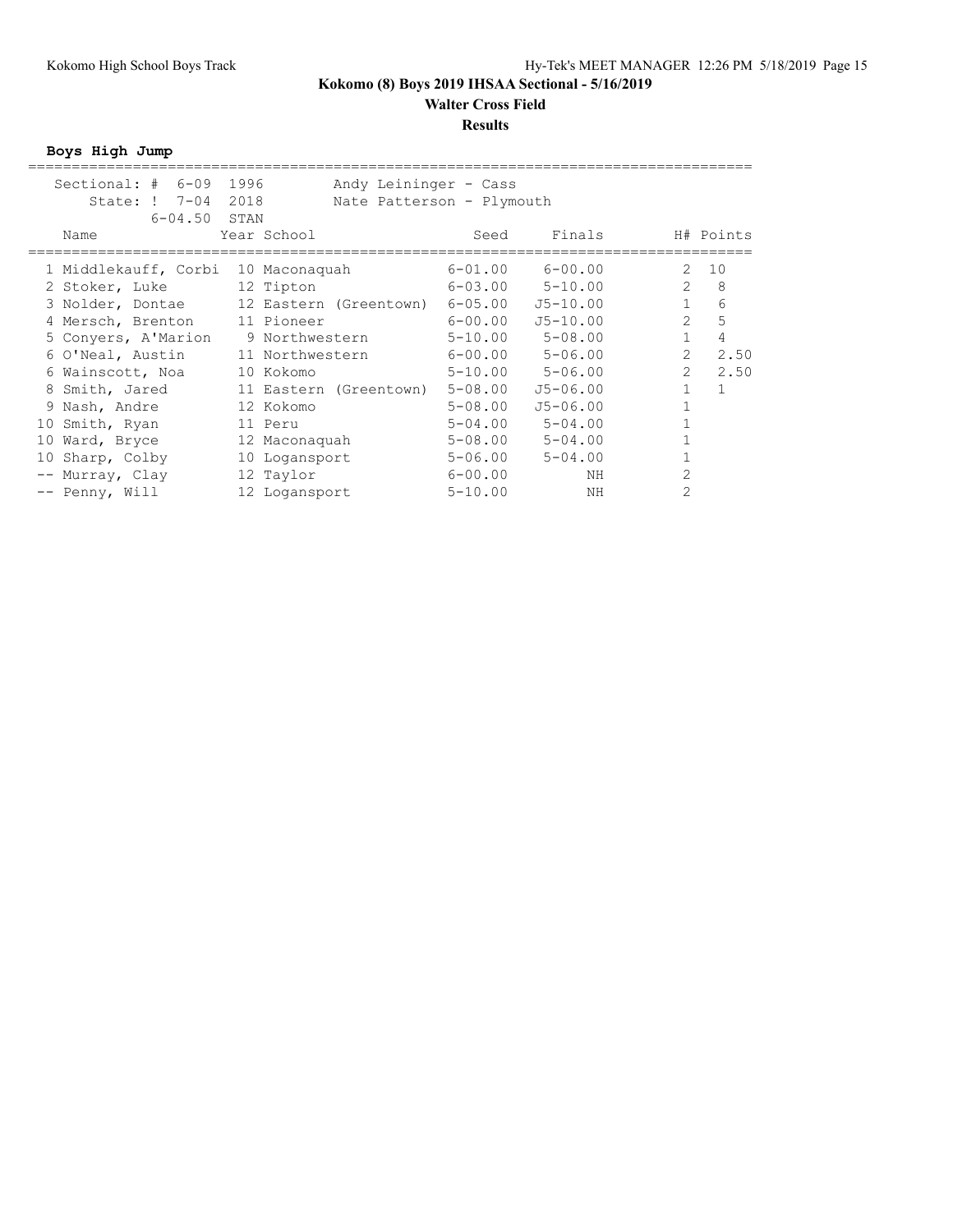**Walter Cross Field**

#### **Results**

**Boys Pole Vault**

| For complete meet results, visit our website at<br>Kokomoschools.com > Our Schools > Kokomo High School ><br>Athletics > Spring Sports > Varsity Boys Track<br>15-09 2007<br>Sectional: #<br>State: ! 17-06.25 2018<br>14-04.00 STAN |                                         | Kyle Gann - Western<br>Colton Crum - Frankfort |                            |                          |                |
|--------------------------------------------------------------------------------------------------------------------------------------------------------------------------------------------------------------------------------------|-----------------------------------------|------------------------------------------------|----------------------------|--------------------------|----------------|
| Name                                                                                                                                                                                                                                 | Year School                             | Seed                                           | Finals                     |                          | H# Points      |
| 1 Walton, Braidon 11 Maconaquah                                                                                                                                                                                                      |                                         | ===========<br>$11 - 09.00$                    | $12 - 09.00$               | ===================<br>3 | 10             |
| 2 Cottingham, Hunter 11 Western                                                                                                                                                                                                      |                                         |                                                | $12 - 06.00$ $12 - 06.00$  | 3                        | 8              |
| 3 Leap, Nathan                                                                                                                                                                                                                       | 10 Tipton                               |                                                | $11 - 06.00$ $11 - 09.00$  | 3                        | 6              |
| 4 Middlekauff, Corbi 10 Maconaquah                                                                                                                                                                                                   |                                         |                                                | $11 - 06.00$ $J11 - 09.00$ | 3                        | 5              |
| 5 Blackburn, Drake 12 Kokomo                                                                                                                                                                                                         |                                         |                                                | $12 - 00.00$ $11 - 06.00$  | 3                        | $\overline{4}$ |
| 6 Bonesteel, Eli                                                                                                                                                                                                                     | 9 Eastern (Greentown) 10-06.00 10-06.00 |                                                |                            | $\overline{c}$           | $\mathfrak{Z}$ |
| 7 Wyrick, Mitchell 11 Kokomo                                                                                                                                                                                                         |                                         | $11 - 00.00$                                   | J10-06.00                  | 3                        | 1.50           |
| 7 Montgomery, Damon 11 Pioneer                                                                                                                                                                                                       |                                         | $11 - 00.00$                                   | $J10 - 06.00$              | 3                        | 1.50           |
| 9 Snyder, Seth                                                                                                                                                                                                                       | 12 Eastern (Greentown) 10-00.00         |                                                | $J10-06.00$                | $\overline{2}$           |                |
| 10 Jozwiak, Nicholas 12 Northwestern                                                                                                                                                                                                 |                                         | $10 - 06.00$                                   | $9 - 06.00$                | $\overline{2}$           |                |
| 10 Harrell, Mason                                                                                                                                                                                                                    | 10 Northwestern                         | $9 - 06.00$                                    | $9 - 06.00$                | $\overline{2}$           |                |
| 12 Gilbert, Dominic 9 Lewis Cass                                                                                                                                                                                                     |                                         |                                                | $9 - 00.00$ $9 - 00.00$    | $\mathbf 1$              |                |
| 13 Dane, Jacobb                                                                                                                                                                                                                      | 9 Tipton                                |                                                | $8 - 06.00$ $8 - 06.00$    | 1                        |                |
| 13 Manfred, Josh                                                                                                                                                                                                                     | 11 Logansport                           | $8 - 06.00$                                    | $8 - 06.00$                | $\mathbf{1}$             |                |
| -- Jay, Carl                                                                                                                                                                                                                         | 11 Lewis Cass                           | 9-06.00                                        | NH                         | 2                        |                |
| -- Shock, Trey                                                                                                                                                                                                                       | 11 Western                              | $8 - 06.00$                                    | ΝH                         | 1                        |                |
| -- Amos, Maxx                                                                                                                                                                                                                        | 11 Taylor                               | $9 - 06.00$                                    | NH                         | 2                        |                |
| -- Remitar, John                                                                                                                                                                                                                     | 11 Logansport                           | $8 - 00.00$                                    | ΝH                         | $\mathbf{1}$             |                |
| -- Sommer, Anthony                                                                                                                                                                                                                   | 12 Taylor                               | $8 - 06.00$                                    | NH                         | 1                        |                |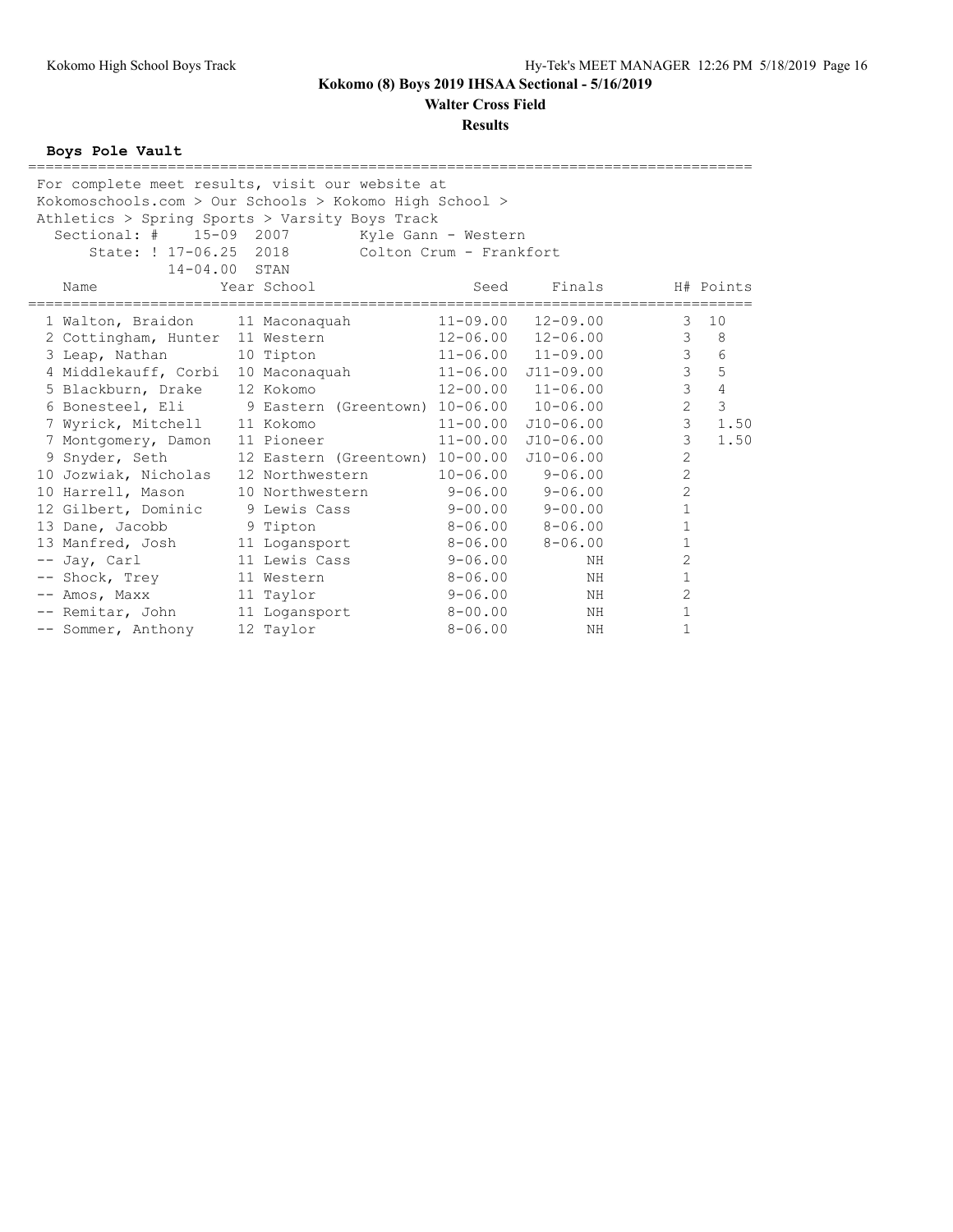#### **Results**

**Boys Long Jump**

|                 | Sectional: # 24-05 1994<br>State: ! 24-07.75 1994<br>22-04.75 STAN |                                    | Frankie Young - Kokomo<br>Frankie Young - Kokomo |      |               |                |                |
|-----------------|--------------------------------------------------------------------|------------------------------------|--------------------------------------------------|------|---------------|----------------|----------------|
| Name            |                                                                    | Year School                        |                                                  | Seed | Finals        |                | H# Points      |
|                 | 1 Parker, Tayson                                                   | 11 Northwestern                    | $24 - 02.50$                                     |      | 23-02.75 STAN | $\mathbf{1}$   | 10             |
|                 | 2 Rogers, Jarece 9 Kokomo                                          |                                    | $20 - 03.00$                                     |      | $21 - 08.25$  | $\mathbf{1}$   | 8              |
|                 | 3 Lewellen, Addai 10 Pioneer                                       |                                    | $20 - 04.00$                                     |      | $21 - 07.00$  | $\mathbf{1}$   | 6              |
|                 | 4 Lewellen, Ezra                                                   | 10 Pioneer                         | $20 - 01.00$                                     |      | $20 - 05.50$  | $\mathbf{1}$   | 5              |
|                 | 5 Kinney, Ethan 11 Northwestern                                    |                                    | 19-08.00                                         |      | $20 - 04.25$  | $\mathbf{1}$   | 4              |
| 6 Murray, Clay  |                                                                    | 12 Taylor                          | 19-10.00                                         |      | $20 - 01.50$  | $\mathbf{1}$   | $\mathcal{S}$  |
| 7 Lin, Danny    |                                                                    | 10 Logansport                      | 18-10.00                                         |      | $19 - 08.50$  | $\overline{2}$ | $\overline{c}$ |
|                 | 8 Stewart, Ta'Shy                                                  | 9 Kokomo                           | $18 - 05.00$                                     |      | $19 - 05.00$  | $\overline{2}$ | $1\,$          |
|                 | 9 Bauer, Dominic 11 Western                                        |                                    | 19-08.00                                         |      | $19 - 00.50$  | $\mathbf{1}$   |                |
| 10 Fuller, DJ   |                                                                    | 12 Peru                            | $18 - 11.00$                                     |      | $18 - 09.50$  | 1              |                |
|                 | 11 Bradshaw, Peter                                                 | 9 Western                          | 19-04.00                                         |      | $18 - 02.00$  | $\mathbf{1}$   |                |
|                 | 12 Haney, Macaleb                                                  | 9 Madison-Grant                    | $17 - 08.00$                                     |      | $18 - 00.00$  | $\overline{2}$ |                |
|                 | 13 Vandeventer, Gavin                                              | 11 Eastern (Greentown) 19-01.00    |                                                  |      | $17 - 07.75$  | $\overline{2}$ |                |
|                 | 14 Black, Greq                                                     | 12 Eastern (Greentown) 19-07.00    |                                                  |      | $17 - 06.00$  | $\mathbf{1}$   |                |
|                 | 14 Bullock, Zach 12 Maconaquah                                     |                                    | $18 - 05.00$                                     |      | $17 - 06.00$  | $\overline{2}$ |                |
|                 |                                                                    | 16 Clairilus, Ismael 11 Logansport | $18 - 10.50$                                     |      | $16 - 03.25$  | $\mathbf{1}$   |                |
| 17 Hagen, Bryce |                                                                    | 11 Lewis Cass                      | $15 - 02.00$                                     |      | $15 - 11.25$  | $\overline{2}$ |                |
| 18 Rayl, Holden |                                                                    | 10 Tri-Central                     | $16 - 01.00$                                     |      | $15 - 08.75$  | $\overline{2}$ |                |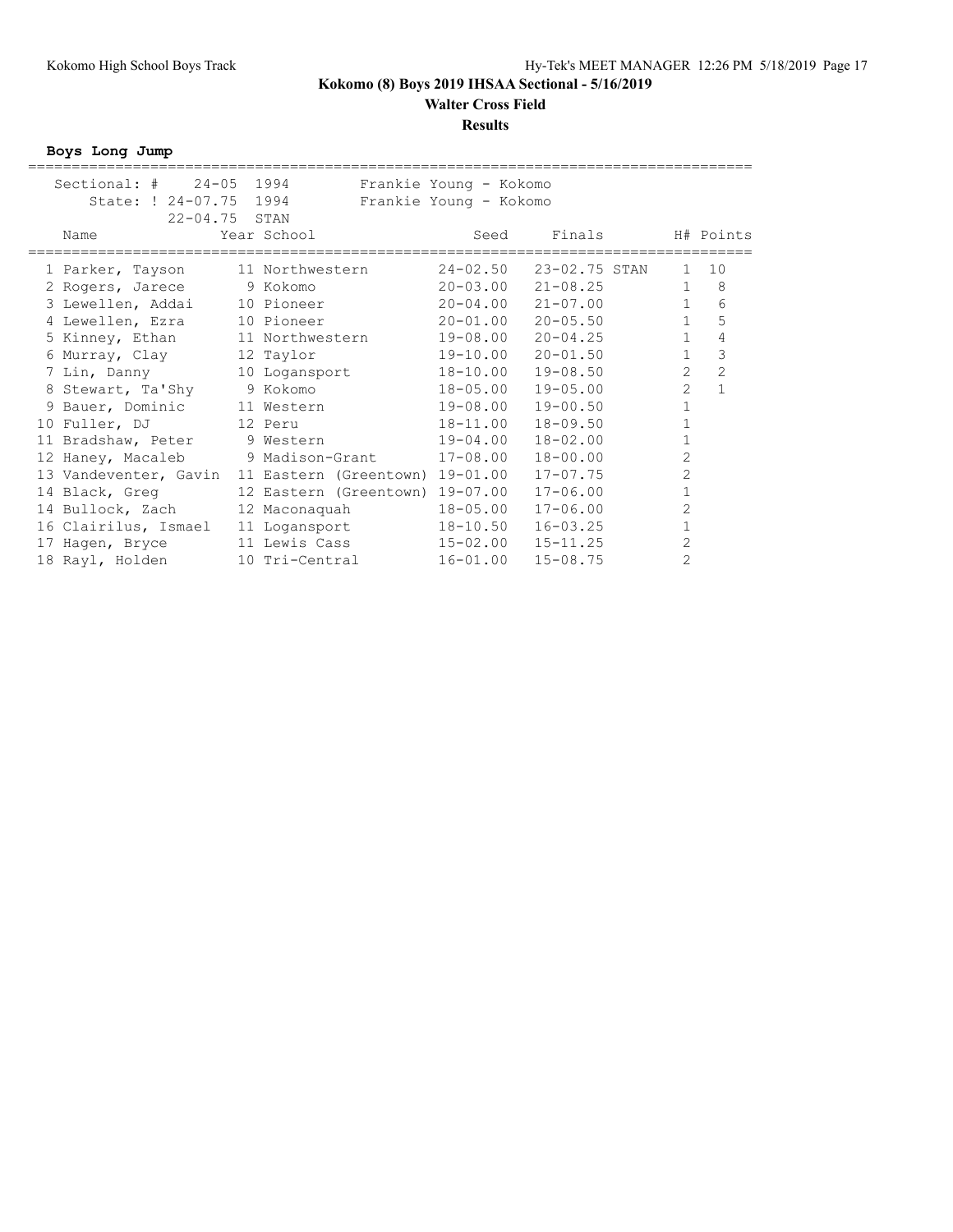# **Walter Cross Field**

### **Results**

**Boys Shot Put**

| $63 - 00$<br>Sectiona1:  #<br>State: ! 66-08.50<br>$53 - 05.50$ | 1995<br>1997<br>STAN            | Bobby Pettigrew - Kok<br>Jeremy Allen - Pike |              |                |                |
|-----------------------------------------------------------------|---------------------------------|----------------------------------------------|--------------|----------------|----------------|
| Name                                                            | Year School                     | Seed                                         | Finals       |                | H# Points      |
| 1 Jones, Andrew                                                 | 12 Madison-Grant                | $55 - 08.00$                                 | $51 - 08.00$ | 2              | 10             |
| 2 Gaylor, Evan                                                  | 11 Northwestern                 | $49 - 04.75$                                 | $48 - 00.25$ | $\overline{2}$ | 8              |
| 3 Johnson, Caleb                                                | 11 Lewis Cass                   | $44 - 11.00$                                 | $47 - 02.00$ | $\overline{2}$ | 6              |
| 4 Marley, Daniel                                                | 10 Western                      | $43 - 00.00$                                 | $45 - 06.25$ | $\overline{2}$ | 5              |
| 5 Bowman, Adam                                                  | 12 Maconaquah                   | $46 - 11.00$                                 | $44 - 10.75$ | 2              | $\overline{4}$ |
| 6 Guire, Brayden                                                | 11 Logansport                   | $44 - 04.00$                                 | $44 - 09.00$ | $\overline{c}$ | 3              |
| 7 Martin, Jacob                                                 | 12 Lewis Cass                   | $41 - 05.00$                                 | $43 - 06.00$ | $\overline{2}$ | $\overline{c}$ |
| 8 Gray, Javias                                                  | 12 Kokomo                       | $45 - 02.00$                                 | $42 - 08.50$ | $\overline{2}$ | $\mathbf{1}$   |
| 9 Graber, Zain                                                  | 11 Eastern (Greentown) 44-02.00 |                                              | $42 - 06.50$ | $\overline{2}$ |                |
| 10 Williams, Ezekiel                                            | 12 Northwestern                 | $41 - 01.00$                                 | $41 - 00.00$ | $\overline{c}$ |                |
| 11 Kintner, Paxton                                              | 12 Maconaquah                   | $43 - 09.00$                                 | $39 - 08.25$ | $\overline{2}$ |                |
| 12 Wedmore, Gabriel                                             | 9 Madison-Grant                 | $40 - 05.00$                                 | $39 - 06.50$ | $\mathbf{1}$   |                |
| 13 Cochran, Bryce                                               | 12 Peru                         | $37 - 11.00$                                 | $38 - 08.50$ | $\mathbf{1}$   |                |
| 14 Waters, Draven                                               | 10 Peru                         | $38 - 11.00$                                 | $38 - 05.50$ | $\mathbf{1}$   |                |
| 15 Westerman, Cody                                              | 11 Kokomo                       | $39 - 05.00$                                 | $38 - 05.00$ | $\mathbf 1$    |                |
| 15 Mendez, Steve                                                | 12 Logansport                   | $40 - 06.00$                                 | $38 - 05.00$ | $\overline{c}$ |                |
| 17 Muse, Dylan                                                  | 12 Tipton                       | $40 - 05.50$                                 | $37 - 00.00$ | $\mathbf 1$    |                |
| 18 Hindman, Conner                                              | 10 Tri-Central                  | $38 - 01.00$                                 | $36 - 11.00$ | $\mathbf{1}$   |                |
| 19 Hill, Markell                                                | 11 Pioneer                      | $39 - 06.00$                                 | $36 - 00.50$ | $\mathbf 1$    |                |
| 20 Cassity, Ross                                                | 9 Tri-Central                   | $32 - 08.00$                                 | $32 - 02.25$ | $\mathbf 1$    |                |
| 21 Monroe, Trent                                                | 11 Taylor                       | $28 - 03.00$                                 | $29 - 10.25$ | $\mathbf{1}$   |                |
| 22 Morgan, Nate                                                 | 10 Tipton                       | $33 - 05.00$                                 | $29 - 05.25$ | $\mathbf 1$    |                |
| 23 Durham, Domonick                                             | 9 Taylor                        | $27 - 10.50$                                 | $26 - 04.25$ | $\mathbf{1}$   |                |
| -- Tuggle, Coby                                                 | 10 Western                      | $33 - 04.00$                                 | <b>ND</b>    | $\mathbf 1$    |                |
|                                                                 |                                 |                                              |              |                |                |